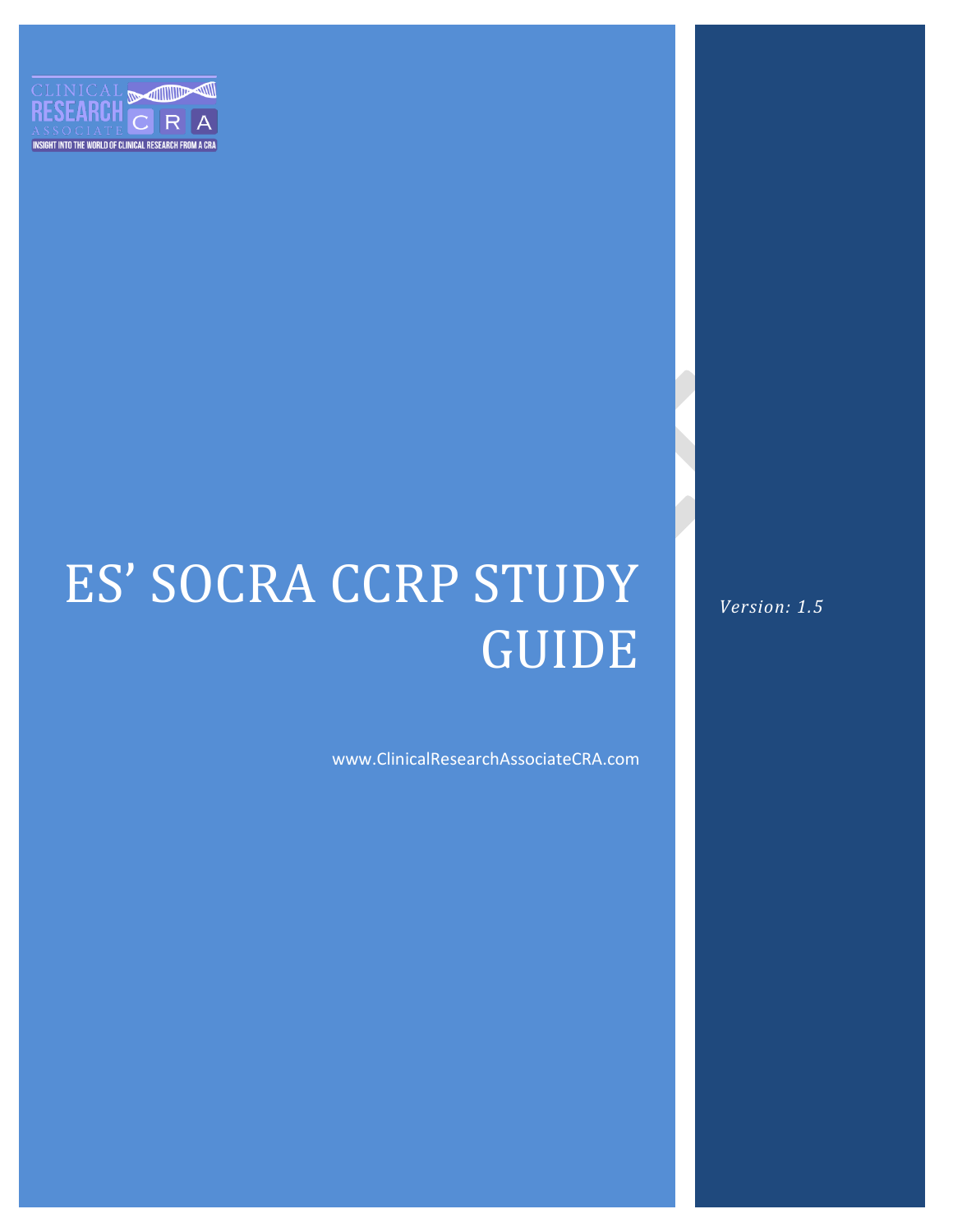# Table of Contents

| 1.1             |                                                                                                                                                                                                                                 |
|-----------------|---------------------------------------------------------------------------------------------------------------------------------------------------------------------------------------------------------------------------------|
| 1.2             |                                                                                                                                                                                                                                 |
| 1.3             | Safety Assurance & FDA Reporting of Adverse Events / Vulnerable Subjects / Financial Disclosure16                                                                                                                               |
|                 | 2. Institutional Review Board / Institutional Ethics Committee (IRB/IEC) Roles and Responsibilities (7% -                                                                                                                       |
| 2.1             |                                                                                                                                                                                                                                 |
| 2.2             | Determination that the Rights, Welfare and Safety of Study Subjects Including Vulnerable Populations                                                                                                                            |
| 2.3             | Development and Implementation of Standard Operating Procedures (SOPs)  Error! Bookmark not<br>defined.                                                                                                                         |
| 2.4             |                                                                                                                                                                                                                                 |
| 2.5             |                                                                                                                                                                                                                                 |
| 2.6             | Significant Risk / Non-Significant Risk Medical Device Study DeterminationError! Bookmark not defined.                                                                                                                          |
| 2.7             |                                                                                                                                                                                                                                 |
| 2.8             | Development, Maintenance of IRB / IEC Related Documents (Paper / Electronic) Error! Bookmark not<br>defined.                                                                                                                    |
| 2.9             |                                                                                                                                                                                                                                 |
|                 | 3. Clinical Trial Protocol and Protocol Amendments (4%-8%)  Error! Bookmark not defined.                                                                                                                                        |
| 3.1             |                                                                                                                                                                                                                                 |
| 3.2             |                                                                                                                                                                                                                                 |
|                 | 4. Investigator's Roles and Responsibilities (28%-32%) Error! Bookmark not defined.                                                                                                                                             |
| 4.1             | Roles, Responsibilities, and Obligations of the Investigator Error! Bookmark not defined.                                                                                                                                       |
| 4.2             | Study Conduct in Accordance with Investigational Plan, Investigator Agreement and Applicable                                                                                                                                    |
| 4.3<br>defined. | Protocol(s) and Protocol Related Document(s) (i.e. Informed Consent Documents, Recruitment Materials, Safety<br>Reports, Continuing Reviews) Development, Review, and Submission for Reviewing Authorities  Error! Bookmark not |
| 4.4             | Recruitment, Screening, Enrollment, and Retention of Subjects  Error! Bookmark not defined.                                                                                                                                     |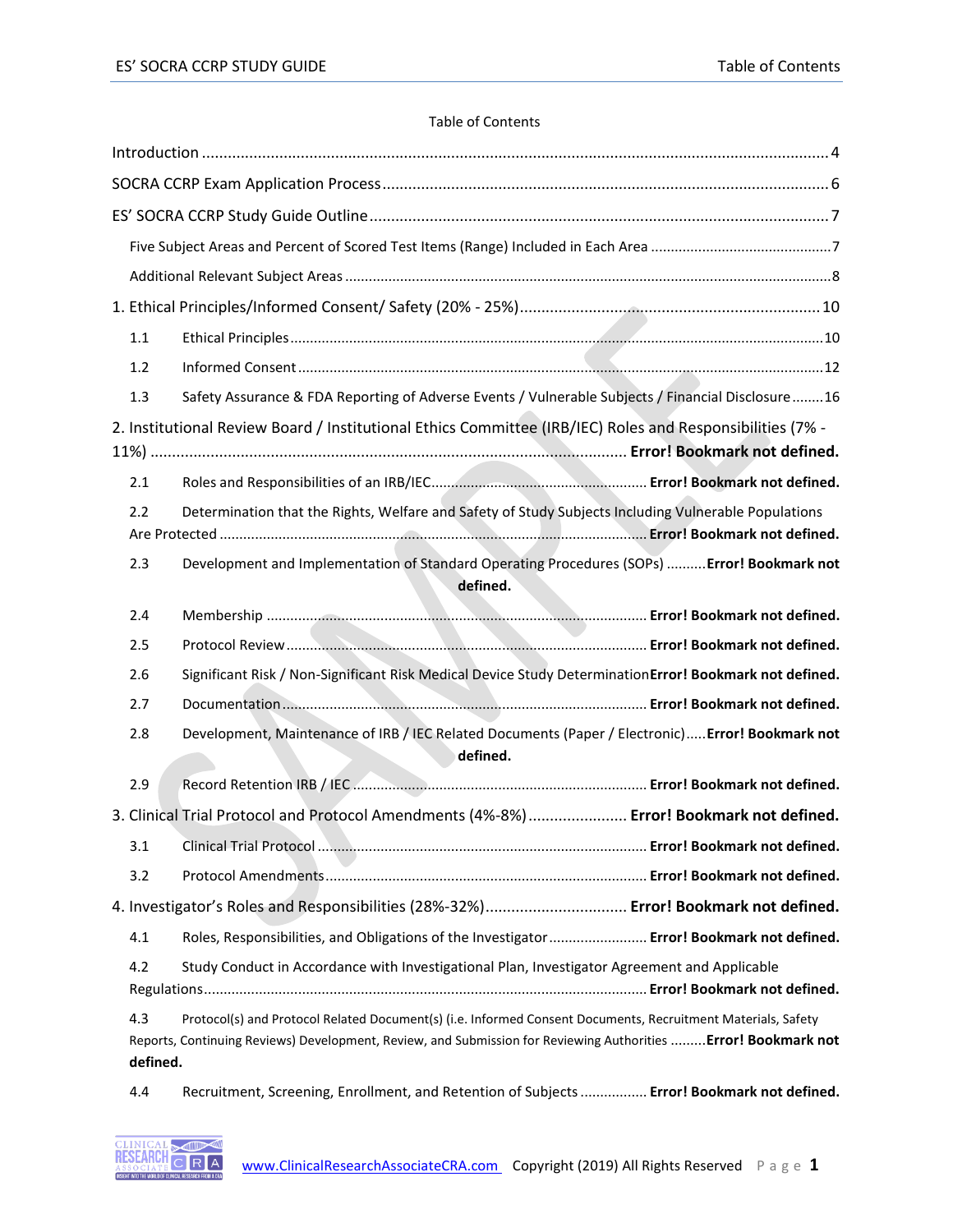| 4.5             | Investigational Product Accountability at Site (Including Training of Subjects)  Error! Bookmark not<br>defined.                                                                                                                |  |
|-----------------|---------------------------------------------------------------------------------------------------------------------------------------------------------------------------------------------------------------------------------|--|
| 4.6             |                                                                                                                                                                                                                                 |  |
| 4.7             |                                                                                                                                                                                                                                 |  |
| 4.8             | Documentation / Reporting of Study Subject Discontinuation  Error! Bookmark not defined.                                                                                                                                        |  |
| 4.9             | Investigational Site Study Related Reports (i.e. Progress Reports, Protocol Changes, Protocol Deviations,                                                                                                                       |  |
| 4.10            | Protocol(s) and Protocol Related Document(s) (i.e. Informed Consent Documents, Recruitment<br>Materials, Safety Reports, Continuing Reviews) For Reviewing Authorities Error! Bookmark not defined.                             |  |
| 4.11            |                                                                                                                                                                                                                                 |  |
| 4.12            | Maintenance of Essential Study Related Documents (Paper / Electronic)  Error! Bookmark not defined.                                                                                                                             |  |
| 4.13            | Abstracting / Verification of Information from Medical Records  Error! Bookmark not defined.                                                                                                                                    |  |
| 4.14            |                                                                                                                                                                                                                                 |  |
| 4.15            | Investigational Site Corrective and Preventative Action Plans (CAPA)  Error! Bookmark not defined.                                                                                                                              |  |
|                 |                                                                                                                                                                                                                                 |  |
| 5.1             | Roles, Responsibilities and Obligations of the Sponsor  Error! Bookmark not defined.                                                                                                                                            |  |
| 5.2             |                                                                                                                                                                                                                                 |  |
| 5.3             |                                                                                                                                                                                                                                 |  |
| 5.4             | Investigational Site Training, Management, Oversight, and Investigator Compliance Error! Bookmark not<br>defined.                                                                                                               |  |
| 5.5<br>defined. | Protocol(s) and Protocol Related Document(s) (i.e. Informed Consent Documents, Recruitment Materials, Safety<br>Reports, Continuing Reviews) Development, Review, and Submission for Reviewing Authorities  Error! Bookmark not |  |
| 5.6             | Site / Investigator Training (GCP, Investigational Product, Study Training, Reporting Requirements) Error!<br><b>Bookmark not defined.</b>                                                                                      |  |
| 5.7             |                                                                                                                                                                                                                                 |  |
| 5.8             |                                                                                                                                                                                                                                 |  |
| 5.9             | Regulatory Documents (FDA Forms 1571, 1572, 3454, 3455, IND, IDE, Medwatch (3500 and 3500A),                                                                                                                                    |  |
| 5.10            |                                                                                                                                                                                                                                 |  |
| 5.11            | Maintenance of Essential Study Related Documents (Paper / Electronic) For Sponsors  Error! Bookmark<br>not defined.                                                                                                             |  |
| 5.12            | Development, Verification, Maintenance of Electronic Records and Electronic Record Systems  Error!<br>Bookmark not defined.                                                                                                     |  |
| 5.13            | Monitoring, Including Study Coordination, Record Verification, and Quality Assurance Error! Bookmark<br>not defined.                                                                                                            |  |
| 5.14            | Abstracting-Verification of Information from Medical Records  Error! Bookmark not defined.                                                                                                                                      |  |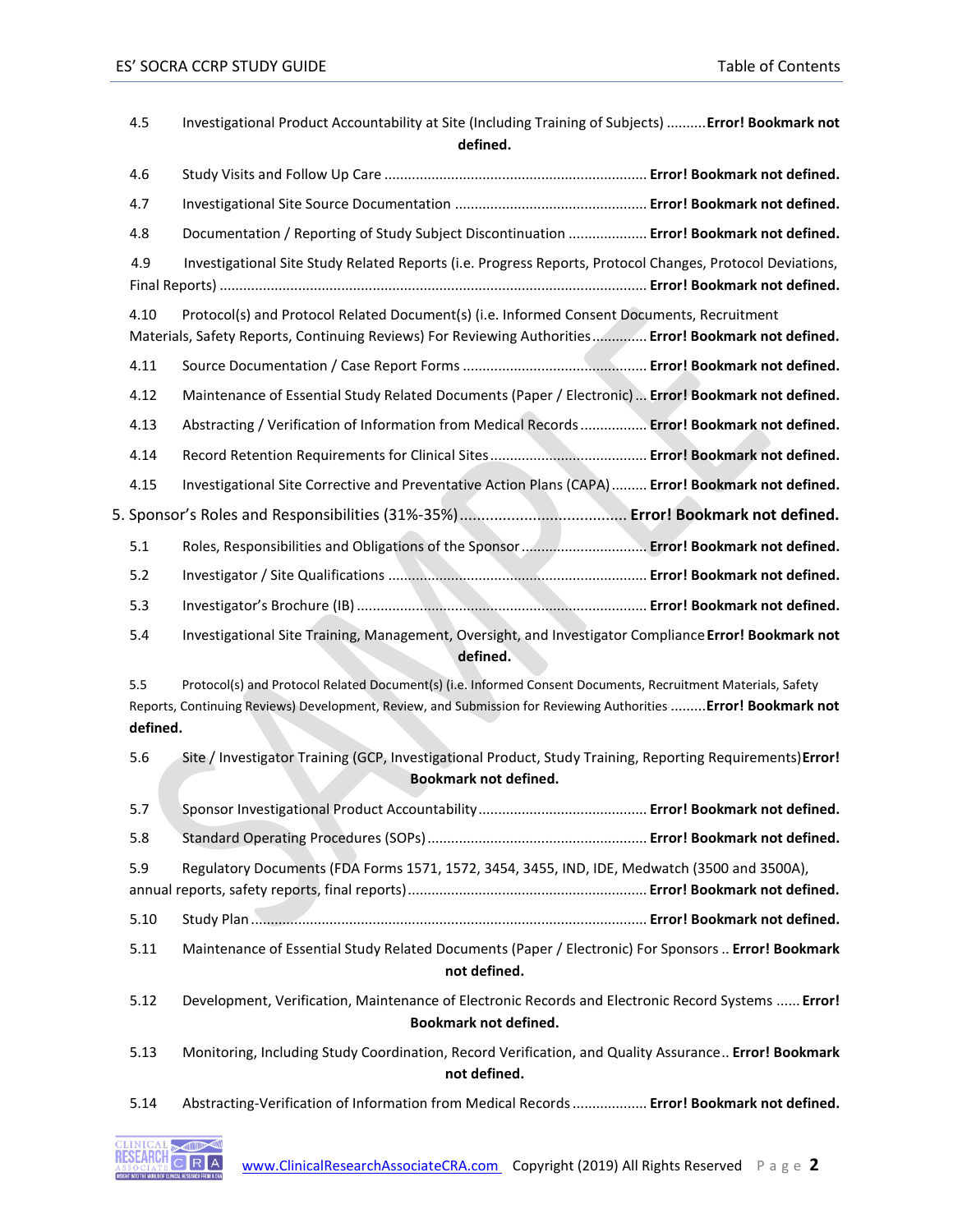| 5.15 |                                                                                       |  |
|------|---------------------------------------------------------------------------------------|--|
| 5.16 | Sponsor Corrective and Preventative Action Plans (CAPA)  Error! Bookmark not defined. |  |
| 6.   |                                                                                       |  |
|      |                                                                                       |  |
|      |                                                                                       |  |
|      |                                                                                       |  |
| 7.   | Medical Device (and In-Vitro Diagnostic) Development Error! Bookmark not defined.     |  |
|      |                                                                                       |  |
|      |                                                                                       |  |
| 8.   |                                                                                       |  |
|      |                                                                                       |  |
|      |                                                                                       |  |
| 9.   |                                                                                       |  |
|      |                                                                                       |  |
|      |                                                                                       |  |
| 10.  |                                                                                       |  |
|      |                                                                                       |  |
|      |                                                                                       |  |
|      |                                                                                       |  |
|      |                                                                                       |  |
| 11.  |                                                                                       |  |

**NOTE: Error messages above were due to chapter 2 -11 not being included in this sample chapter of the ES' SOCRA CCRP Study Guide**

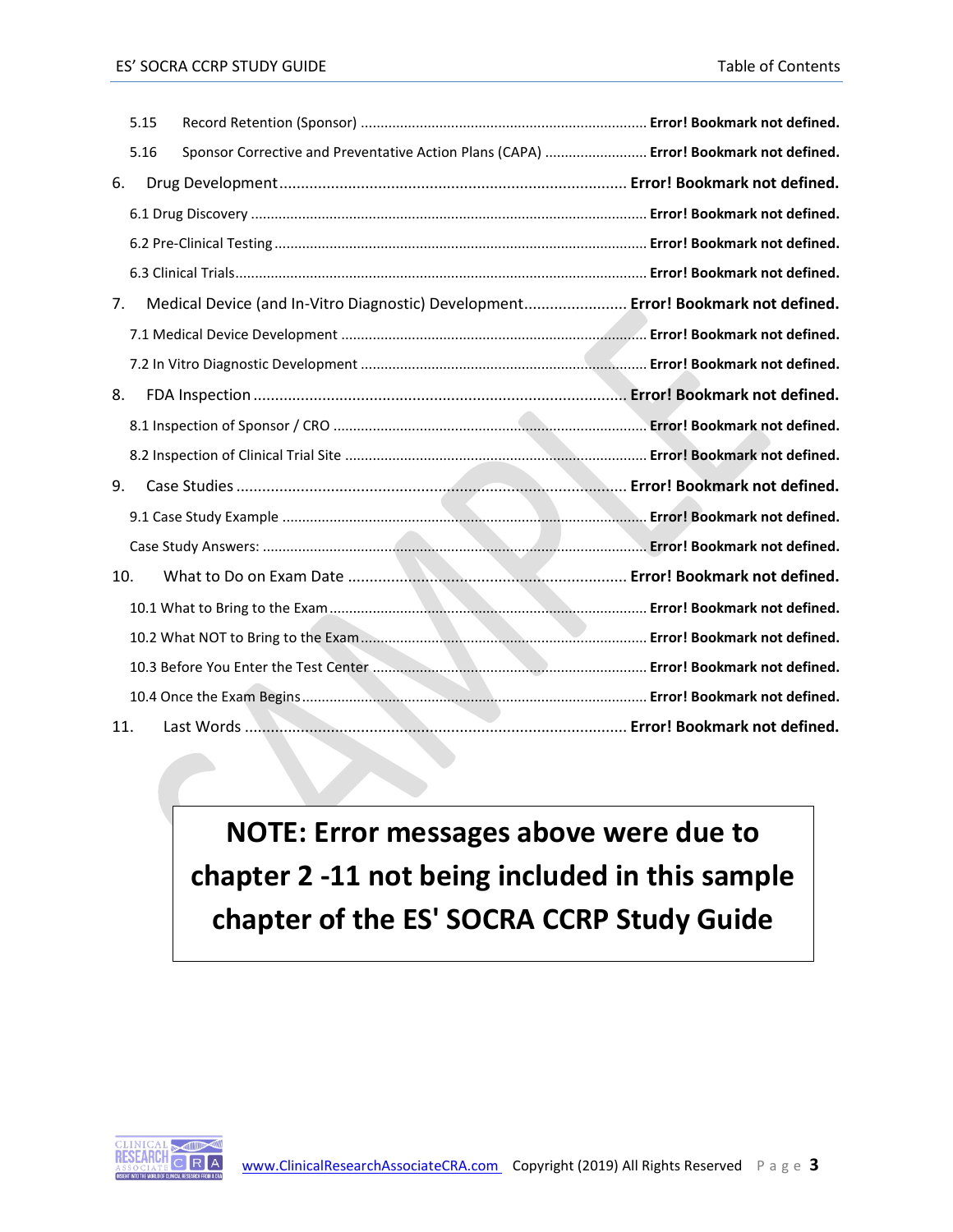# <span id="page-4-0"></span>Introduction

My name is Ernie Sakchalathorn and I'm the guy behind www.ClinicalResesarchAssociateCRA.com. I have been in clinical research since 2007. My career started in academic science. After six years in an academic lab, I transitioned into clinical research, working as a Clinical Research Coordinator (CRC) at a hospital site for three years. From there, I progressed into a Clinical Research Associate (CRA) role at an in-vitro diagnostic sponsor company for 3.5 years, at several drug sponsor companies for 2 years, and at a CRO for 2.5 years. I'm currently a Sr. CRA at a medical device company, setting up and monitoring different trials in Diabetes population.

I was a Certified Clinical Research Coordinator (CCRC) through the Association of Clinical Research Professionals (ACRP) when I was a CRC in 2010. I have been a Certified Clinical Research Professional (CCRP) through the Society of Clinical Research Associates (SOCRA) since September 2013.

I compiled this ES' SOCRA CCRP Study Guide to help those who want to get Certified Clinical Research Professional (CCRP) certification through SOCRA. When I took the SOCRA CCRP exam in September 2013, I had a hard time studying for the exam in between my full time work schedule in the office and traveling to sites. The vast and dense information out there were cumbersome and not easy to understand. I needed summaries in bullet points to help break down the information. This Study Guide is exactly that. This Study Guide was compiled from the notes I took when I was studying. From these notes, I was able to pass the SOCRA CCRP exam with a score of 96% (I answered 130 questions correctly out of 135 questions total). The notes have been updated to fit the new exam outline for those taking the exam after June 1, 2014.

If you're new to the industry or you are planning to take the SOCRA CCRP exam, I'm here to help. Please shoot me any questions, comments, or suggestions anytime. Any post-exam feedback from those who used this Study Guide to prepare would be greatly appreciated.

Sincerely, Ernie Sakchalathorn [info@ClinicalResearchAssociateCRA.com](mailto:info@ClinicalResearchAssociateCRA.com) <http://www.clinicalresearchassociatecra.com/>

#### **Disclaimer**

The information contained on this ES' SOCRA CCRP Study Guide published by the author of www.ClinicalResearchAssociateCRA.com is for informational purposes only, which is to be used as a study tool for a SOCRA CCRP exam. Summaries, methods of study, and tips are only recommendations from the author, and reading any information on this ES' SOCRA CCRP Study Guide published by the author does not guarantee passing the SOCRA CCRP Exam. This Study Guide is not an all-inclusive resource. The author has made reasonable efforts to provide current and accurate information to his readers. The author will not be held liable for any unintentional errors or omissions that may be found.

SOCRA and CCRP are registered trademarks of the Society of Clinical Research Associates (SOCRA). ClinicalResearchAssociateCRA.com is not affiliated, approved or endorsed by SOCRA.

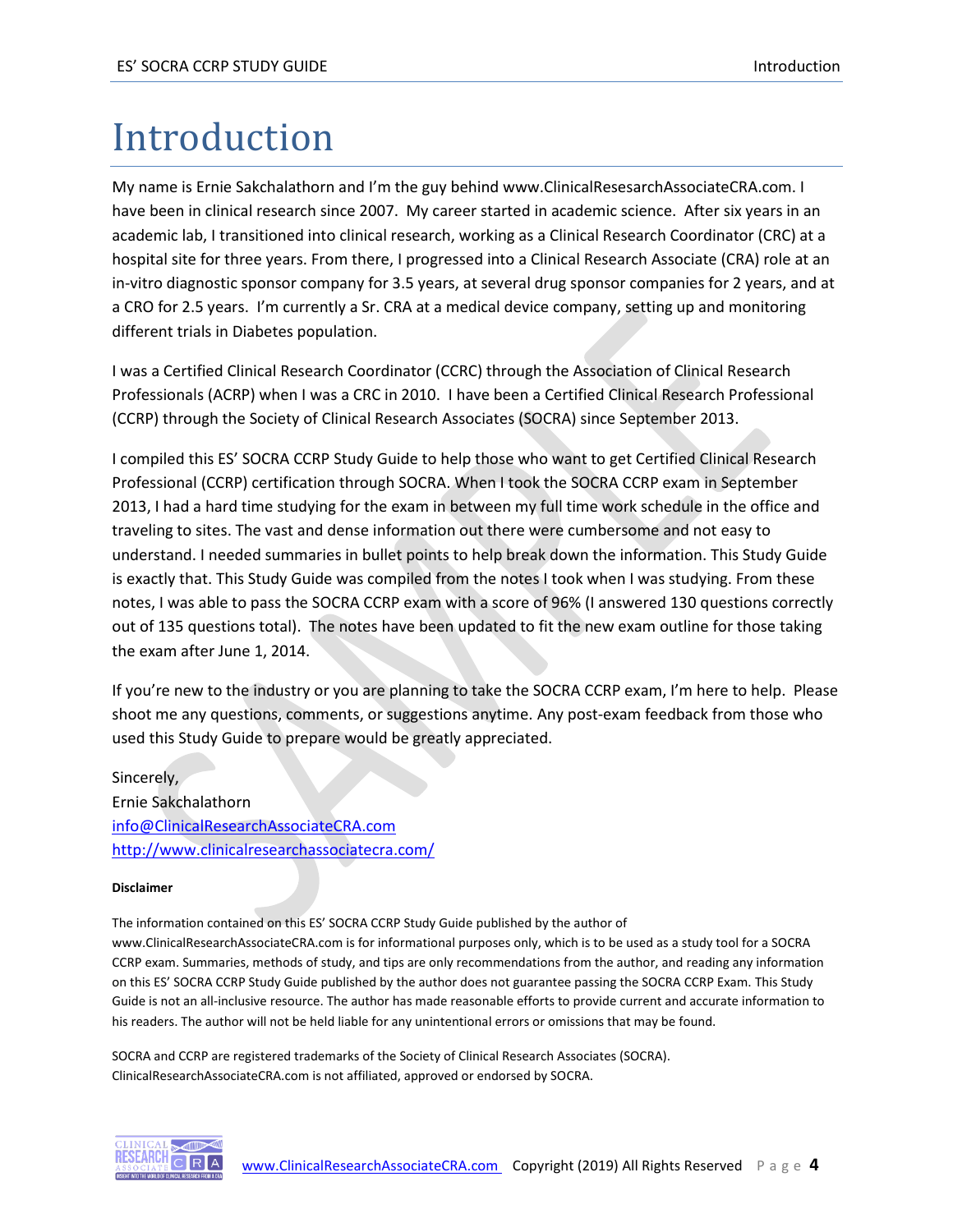No part of this ES' SOCRA CCRP Study Guide shall be reproduced, transmitted, resold, or redistributed, in whole or in part in any form, without the prior written consent of the author.

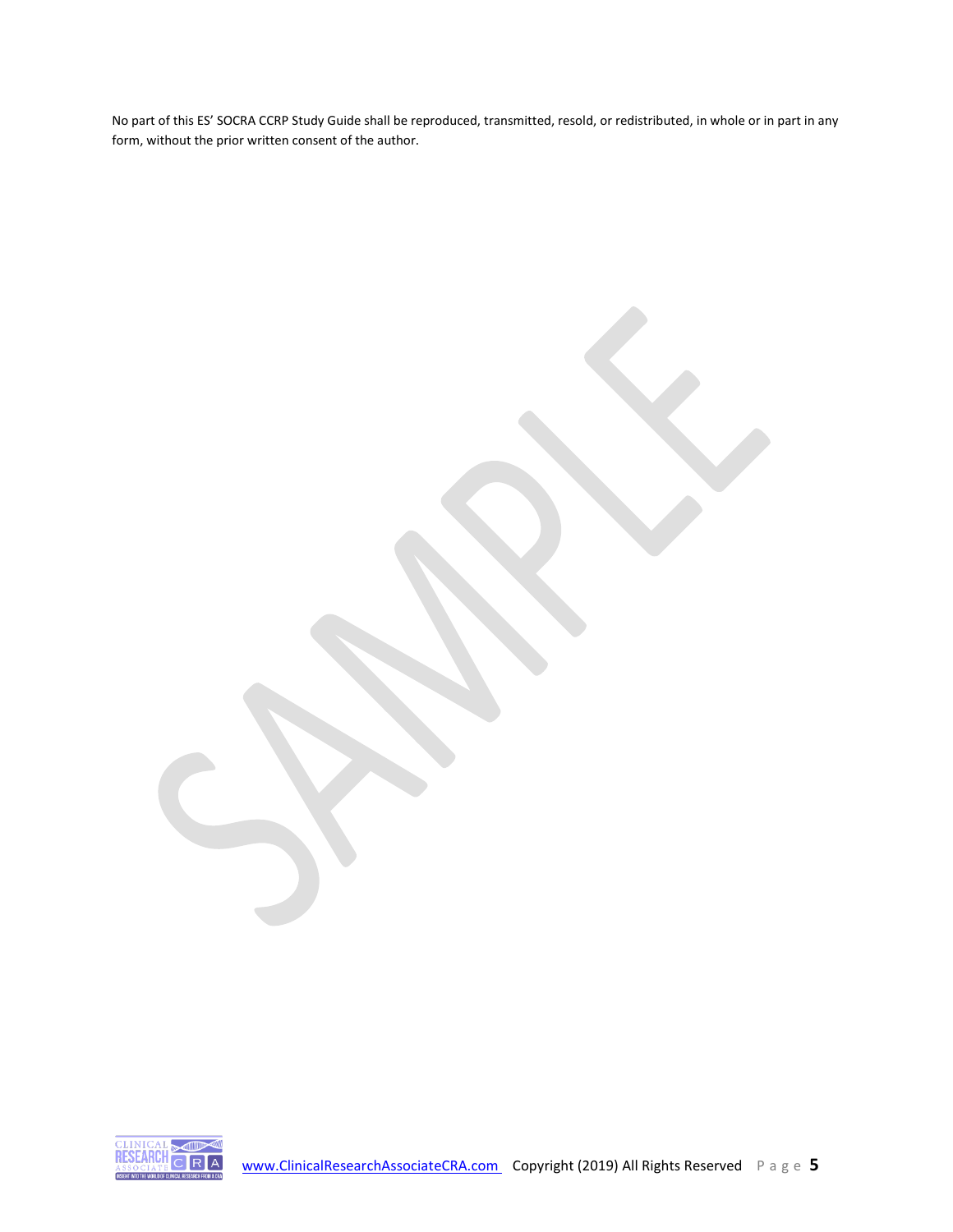# <span id="page-6-0"></span>SOCRA CCRP Exam Application Process

Below are the steps for a CRA to be certified CCRP through SOCRA:

- 1. Become a SOCRA member (\$75 annual membership fee). [https://www.socra.org/membership/applications-and-renewals/apply-for-new](https://www.socra.org/membership/applications-and-renewals/apply-for-new-membership/)[membership/](https://www.socra.org/membership/applications-and-renewals/apply-for-new-membership/)
- 2. Register for CCRP certification exam (\$395 fee, must meet one of the eligibility options below and provide detailed CV/resume, verification of employment, and job description. See link below for more details)

<https://www.socra.org/certification/ccrp-certification-exam/candidate-eligibility/>

| <b>Category</b> | <b>Description</b>                                                              |
|-----------------|---------------------------------------------------------------------------------|
| 1.              | Have two years of experience as a full-time Clinical Research Professional (or  |
|                 | have 3,500 hours part-time) during the last five years                          |
| 2.              | Hold a degree in "Clinical Research" from an Associate, Undergraduate, or       |
|                 | <b>Graduate Degree Program AND</b>                                              |
|                 | Have completed a minimum of one year of full-time experience (or 1,750 hours    |
|                 | part-time) during the past two years as a Clinical Research Professional        |
| 3.              | Hold an Undergraduate or Graduate Certificate in "Clinical Research" with a     |
|                 | curriculum of no less than 12 semester (credit) hours or totaling a minimum of  |
|                 | 144 credit hours from an academic institution of higher learning (community     |
|                 | college, college or university) AND                                             |
|                 | Hold an Associate's or Bachelor's Degree in a science, health science, pharmacy |
|                 | or related field AND                                                            |
|                 | Have completed a minimum of one year of full-time experience (or 1750 hours     |
|                 | part-time) during the past two years as a Clinical Research Professional.       |

SOCRA CCRP® Certification Application in paper format should be completed. Here is a link to the application[: https://www.socra.org/assets/Certification/Certification-](https://www.socra.org/assets/Certification/Certification-ApplicationNewFooter150626.pdf)[ApplicationNewFooter150626.pdf.](https://www.socra.org/assets/Certification/Certification-ApplicationNewFooter150626.pdf)

Completed application, supporting documentations, and fee can be sent via mail. Email scans can also be sent to [certification@socra.org.](mailto:certification@socra.org) *Once an application is approved by SOCRA, no refunds will be issued.* 

- 3. Enrollment confirmation letter and copy of the SOCRA Certification Program Reference Manual will be sent to the address on the application form.
- 4. Three weeks prior to the testing date, a VERIFICATION letter with details regarding the exam policies and location information. The applicant MUST bring this VERIFICATION letter and photo ID in order to be admitted to the examination site.
- 5. Attend and complete examination
- 6. Renew CCRP certification every three years (maintain membership during the three year period, \$350 fee)
	- a. Report 45 continuing education hours every three (3) years **AND**
	- b. Take the SOCRA Recertification Continuing Competence Learning Module

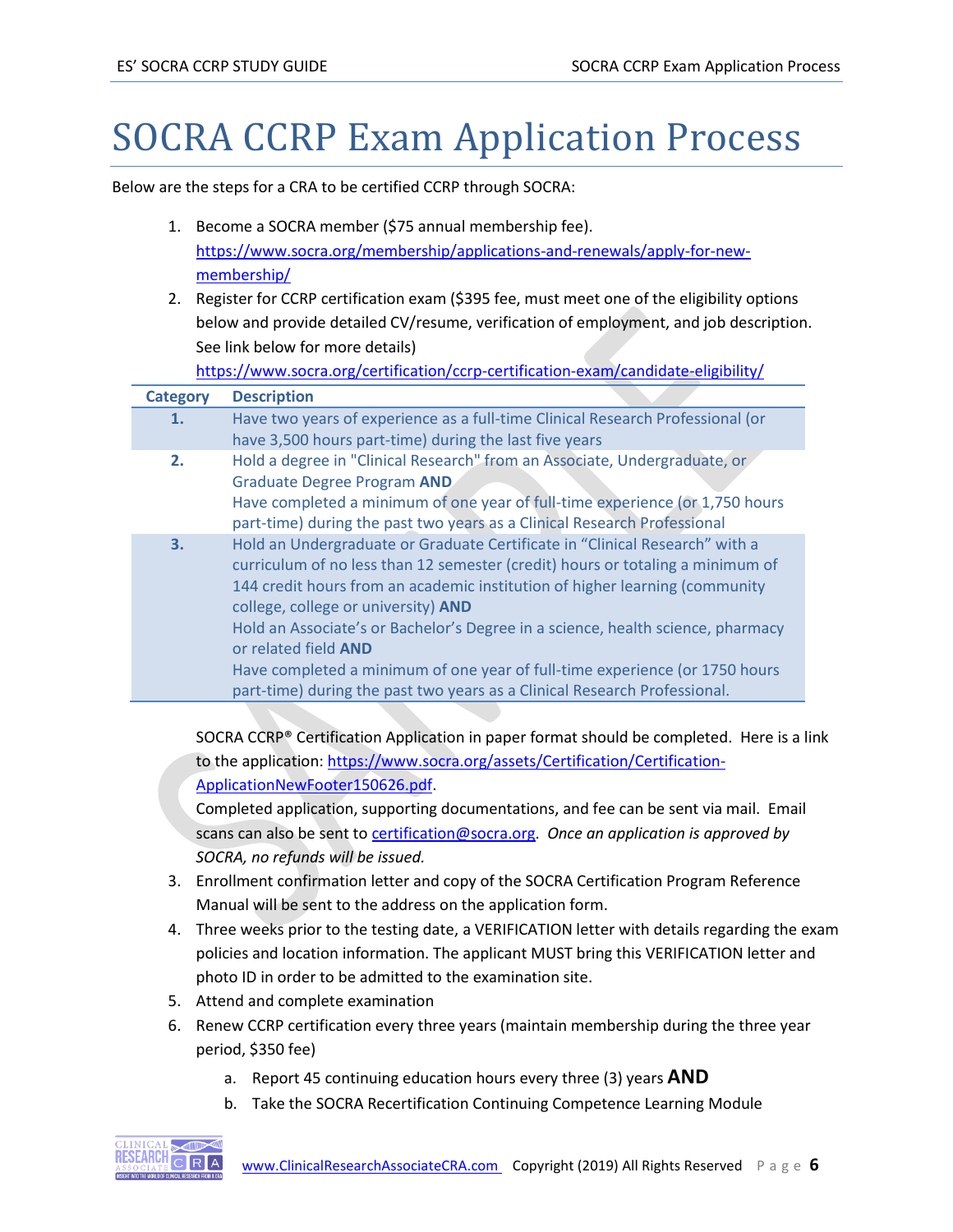# <span id="page-7-0"></span>ES' SOCRA CCRP Study Guide Outline

Below are the five subject areas and the percent of scored test items included in each area. This information is listed on SOCRA CCRP examination website:

#### <https://www.socra.org/certification/ccrp-certification-exam/exam-outline/>

This applies to exams to be held after June 1, 2014. This ES' SOCRA CCRP Study Guide has been updated to apply for those taking exams after June 1, 2014 under the new exam outline below.

# <span id="page-7-1"></span>**Five Subject Areas and Percent of Scored Test Items (Range) Included in Each Area**

- **1. Ethical Principles/ Informed Consent/Safety (20% - 25%)**
	- Nuremberg Code
	- Belmont Report
	- Declaration of Helsinki
	- Informed consent including development, content, review, approval, discussion, documentation and ongoing updates.
	- Maintenance of informed consent documents an (paper/electronic)
	- Abstracting/verification of information from medical records related to informed consent and safety reporting
	- Vulnerable subjects
	- Safety Reporting (adverse events, serious adverse drug experiences, unanticipated adverse device effects)
	- Financial disclosure

# **2. Institutional Review Board/ Institutional Ethics Committee (IRB/IEC) Roles and Responsibilities (7% - 11%)**

- Roles and Responsibilities roles, etc. of IRB/IEC
- Determination that the rights, welfare and safety of study subjects including vulnerable populations are protected
- Development and implementation of Standard Operating Procedures (SOPs)
- Membership
- Protocol review
- Significant Risk/Non Significant Medical Device study determination
- Documentation
- Development, maintenance of IRB/IEC related documents (paper/electronic)
- Record retention IRB/IEC

#### **3. Clinical Trial Protocol and Protocol Amendments (4% - 8%)**

- 1. Protocol development (including study design with considerations methods to reduce bias, objectives, endpoints, data safety monitoring)
- 2. Protocol Amendments

# **4. Investigator's Roles and Responsibilities (28% - 32%)**

• Roles, responsibilities and obligations of the investigator

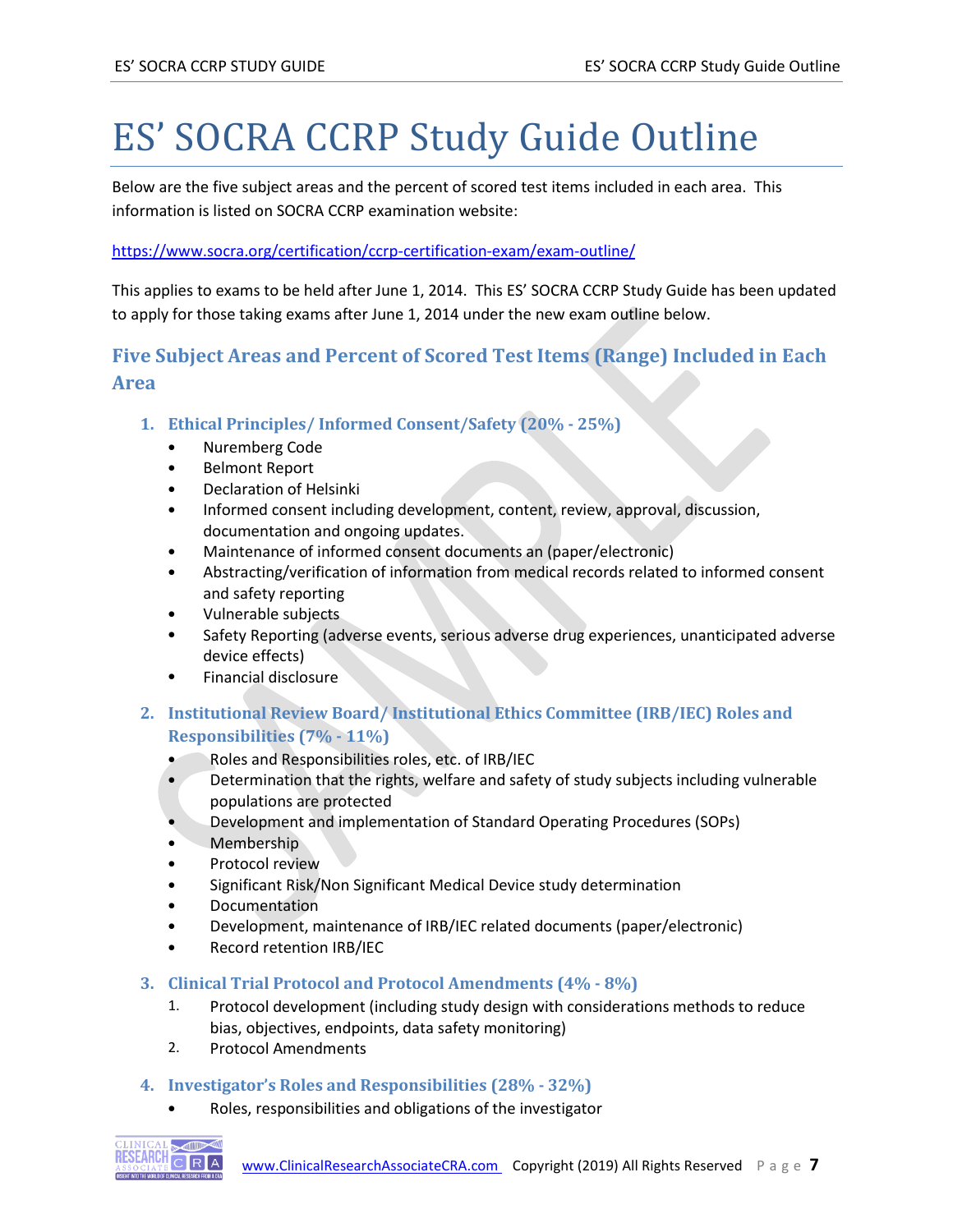- Study conduct in accordance with investigational plan, investigator agreement and applicable regulations
- Protocol(s) and protocol related document(s) (i.e., informed consent documents, recruitment materials, safety reports, continuing reviews) development, review, and submission for reviewing authorities
- Recruitment, screening, enrollment, and retention of subjects
- Investigational product accountability at site (including training of subjects)
- Study visits and follow up care
- Investigational site source documentation
- Documentation/Reporting of study subject discontinuation
- Investigational site study related reports (i.e. progress reports, protocol changes, protocol deviations, final reports)
- Protocol(s) and protocol related document(s) (i.e., informed consent documents, recruitment materials, safety reports, continuing reviews) for reviewing authorities
- Source Documentation/Case Report Forms
- Maintenance of essential study related documents (paper/electronic)
- Abstracting/verification of Information from Medical Records
- Record retention requirements for clinical sites
- Investigational site corrective and preventative action plans (CAPA)
- **5. Sponsor's Roles and Responsibilities (31% - 35%)**
	- Roles, responsibilities, and obligations of the sponsor
	- Investigator/site qualifications
	- Investigator Brochure
	- Investigational site training, management, oversight and investigator compliance
	- Protocol(s) and protocol related document(s) (i.e., informed consent documents, recruitment materials, safety reports, continuing reviews) development, review, and submission for reviewing authorities
	- Site/investigator training (GCP, investigational product, study training, reporting requirements)
	- Sponsor Investigational product accountability
	- Standard Operating Procedures (SOPs)
	- Regulatory documents (i.e. FDA Forms 1571, 1572, 3454, 3455, IND, IDE, Medwatch (3500 and 3500A), annual reports, safety reports, final reports)
	- Study Plan
	- Maintenance of essential study related documents (paper/electronic) for sponsors
	- Development, verification, maintenance of electronic records and electronic record systems
	- Monitoring including study coordination, record verification and quality assurance
	- Abstracting-verification of Information from Medical Records
	- Record retention (Sponsor)
	- Sponsor corrective and preventative action plans (CAPA)

# <span id="page-8-0"></span>**Additional Relevant Subject Areas**

In addition to the above subject areas, this ES' SOCRA CCRP Study Guide will include additional relevant areas listed below. These additional relevant areas are from my experience in the clinical research industry. SOCRA CCRP exam evaluates not only knowledge of the regulations, but industry experience

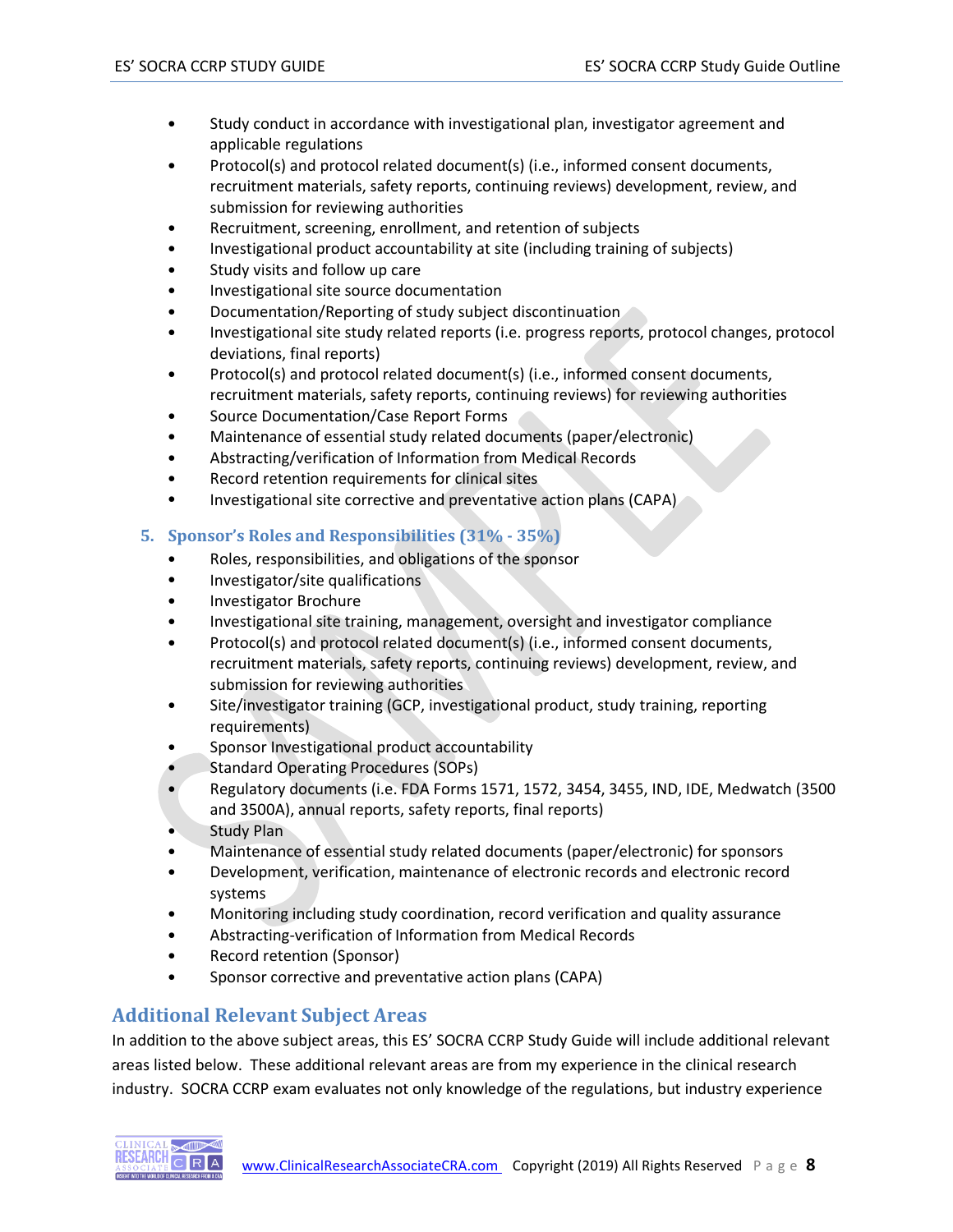as well. Thus, these additional relevant areas are critical to prepare you for test questions that are not purely factual, but require industry experience to answer correctly.

- **6. Drug Development** 
	- Drug discovery
	- Pre-clinical testing
	- Clinical trials (Phase 0, I, II, and III)
	- Post market surveillance (Phase IV)
- **7. Medical Device (and In Vitro Diagnostic) Development** 
	- Medical device classification (Class I, II, III)
	- Medical device clinical Trials
	- Difference between medical device and drug clinical trials
	- In vitro diagnostic development

#### **8. FDA Inspection**

- Inspection of sponsor or CRO
- Inspection of clinical trial site
- **9. Case Studies**
- **10. What to Do On Exam Date**
- **11. Last Words**

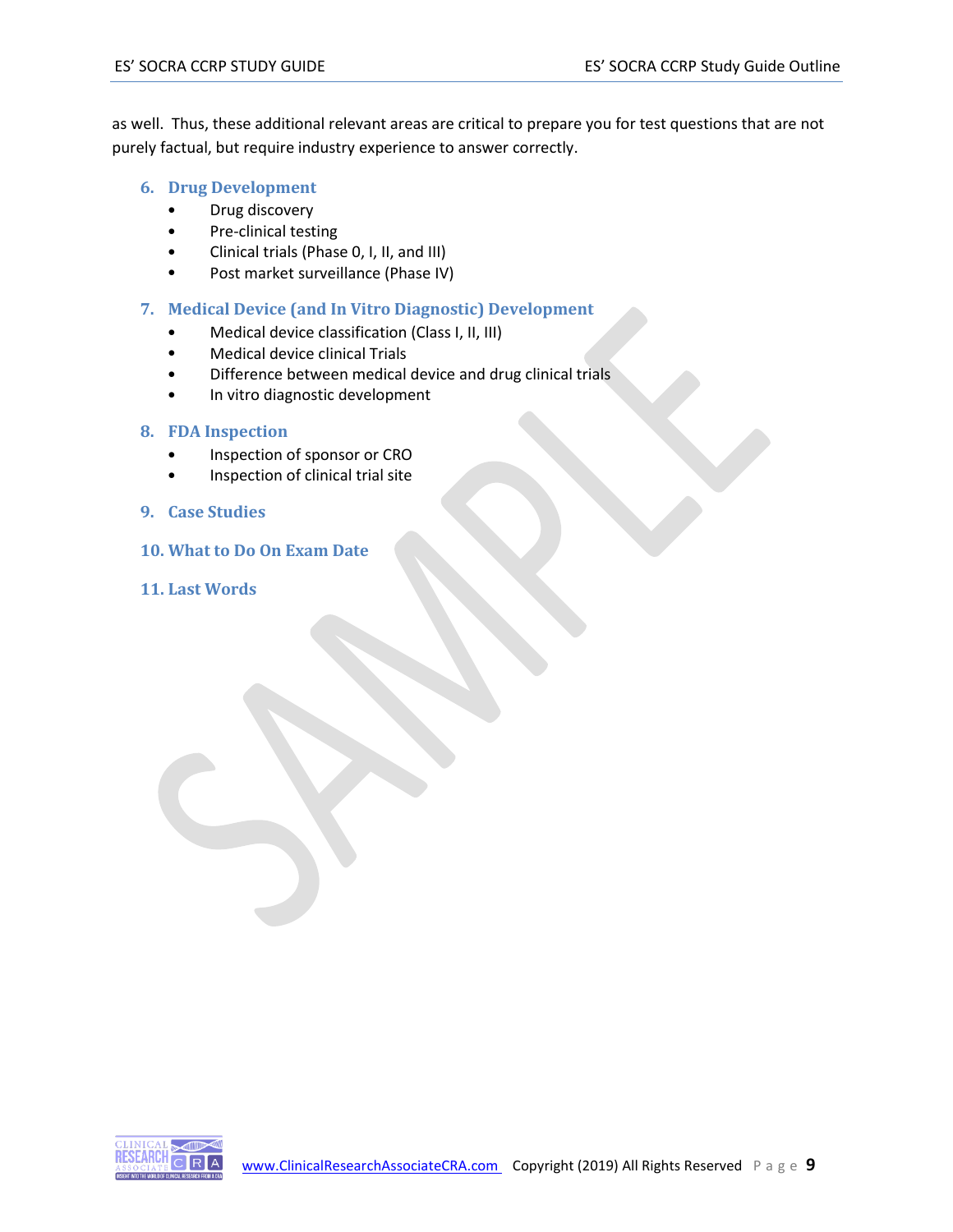# <span id="page-10-0"></span>1. Ethical Principles/Informed Consent/ Safety (20% - 25%)

Protection of human subjects is the main emphasis of current regulations and current clinical trial practices. SOCRA recognize this which reflects on the 20% - 25% weight (26 – 33 questions out of 130 graded questions) on this section.

# <span id="page-10-1"></span>**1.1 Ethical Principles**

Understanding and knowing the influential codes of ethics and the timeline will help us prepare for this section.

# **1.1.1 Nuremberg Code (1947)**

During World War II, some German physicians conducted unethical experiments on concentration camp prisoners without their consent. Prisoners were subjected to inhumane treatments such as exposure to mustard gas in order to test possible antidotes. Many more examples of unethical treatments of prisoners were performed. At the end of World War II, the Nuremberg trials were conducted and the Nuremberg Code was established in 1947. Ten elements of human research conduct were given. The Nuremberg Code can be found at:<http://www.hhs.gov/ohrp/archive/nurcode.html>

*Below are summaries (not actual text) of the 10 points:* 

- *1. Voluntary informed consent is absolutely essential.*
- *2. Research should yield benefit to society.*
- *3. Research should be based on prior animal work.*
- *4. Avoid all unnecessary physical and mental suffering and injury.*
- *5. Research in which death or disabling injury is expected should not be conducted.*
- *6. The risks should be justified by the anticipated benefits.*
- *7. Proper preparations and adequate facilities should be provided to prevent injury, disability, or death.*
- *8. Conducted only by scientifically qualified persons.*
- *9. Subject can withdraw from the research at any time.*
- *10. Researchers must be able to end the study if there is a probable cause to believe that continuation of the experiment will cause injury, disability, or death.*

The Nuremberg Code was the first set of principles outlining professional ethics for clinical research. The Code has been the model for many professional and governmental codes since the 1950s, including the Declaration of Helsinki in 1964.

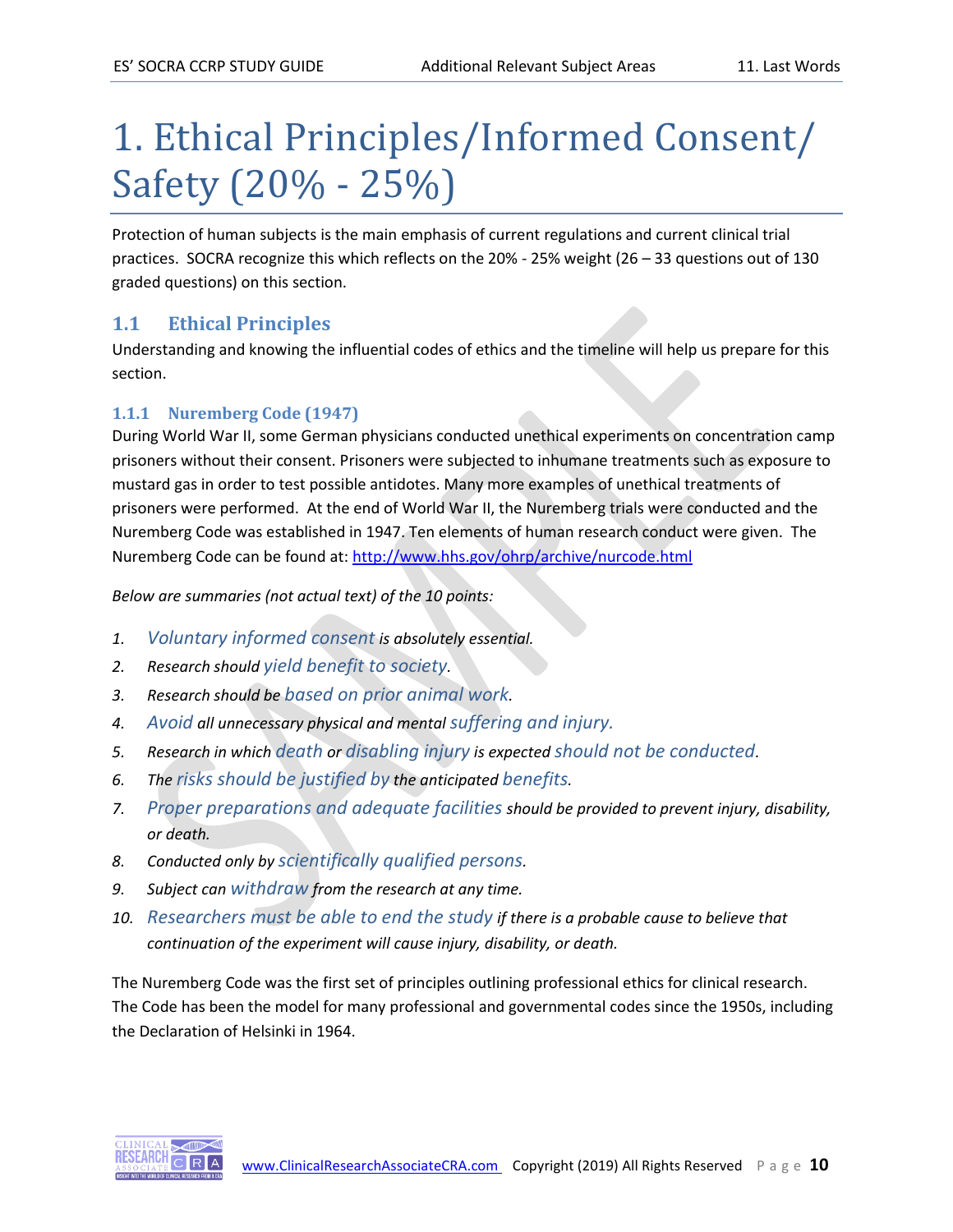# **1.1.2 Declaration of Helsinki (1964)**

The Declaration of Helsinki was developed by the World Medical Association (WMA) in 1964 with basis from the principles of the Nuremberg Code. The Declaration laid out general principles that physicians should abide by when conducting research involving human subjects, including identifiable human material and data.

The Declaration is the first significant effort of the medical community to regulate itself. Since its release in 1964, revisions were made to improve the Declaration. Its current form can be found through this link: [http://www.wma.net/en/30publications/10policies/b3/index.html.](http://www.wma.net/en/30publications/10policies/b3/index.html) The Declaration set the stage for further creation and implementation of regulatory bodies and regulations.

# **1.1.3 Belmont Report (1979)**

In 1974, the U.S. Congress passed the National Research Act which established the National Commission for the Protection of Human Subjects of Biomedical and Behavioral Research. The National Commission was tasked to compose a set of standard principles for all human subject research. This led to the Belmont Report, which was published in 1979 by the National Commission. The full text of the Belmont Report can be found at:<http://www.hhs.gov/ohrp/humansubjects/guidance/belmont.html>

The three core principles of the Belmont Report are:

- **Respect for Persons –** This principle states that individuals are autonomous human beings and that they must be allowed to choose for themselves. Individuals with diminished autonomy must be afforded special protections. Informed consent and protection of vulnerable subjects are the results of this principle.
- **Beneficence -** This principle states the philosophy of "do no harm." The goal of research should be to maximizing benefits from the research while minimizing risks to the subjects.
- **Justice** This principle requires equality in research conduct. Research design must ensure that burdens and benefits are shared fairly. One group should not assume greater research risks for the benefit of another group. Fair procedures and outcomes in the selection of subjects must be in place.

#### **ES' NOTES:**

| Know the timeline of historical events                                                                                          |
|---------------------------------------------------------------------------------------------------------------------------------|
| <b>(Nuremberg Code 1947 <math>\rightarrow</math> Declaration of Helsinki 1964 <math>\rightarrow</math> Belmont Report 1979)</b> |
| the contract of the contract of the contract of the contract of the contract of the contract of the contract of                 |

- **Know the 3 principles of the Belmont Report and their applications:**
- **1. Respect for Person = informed consent**
- **2. Beneficence = risk/benefit analysis**
- **3. Justice = appropriate selection of patients**

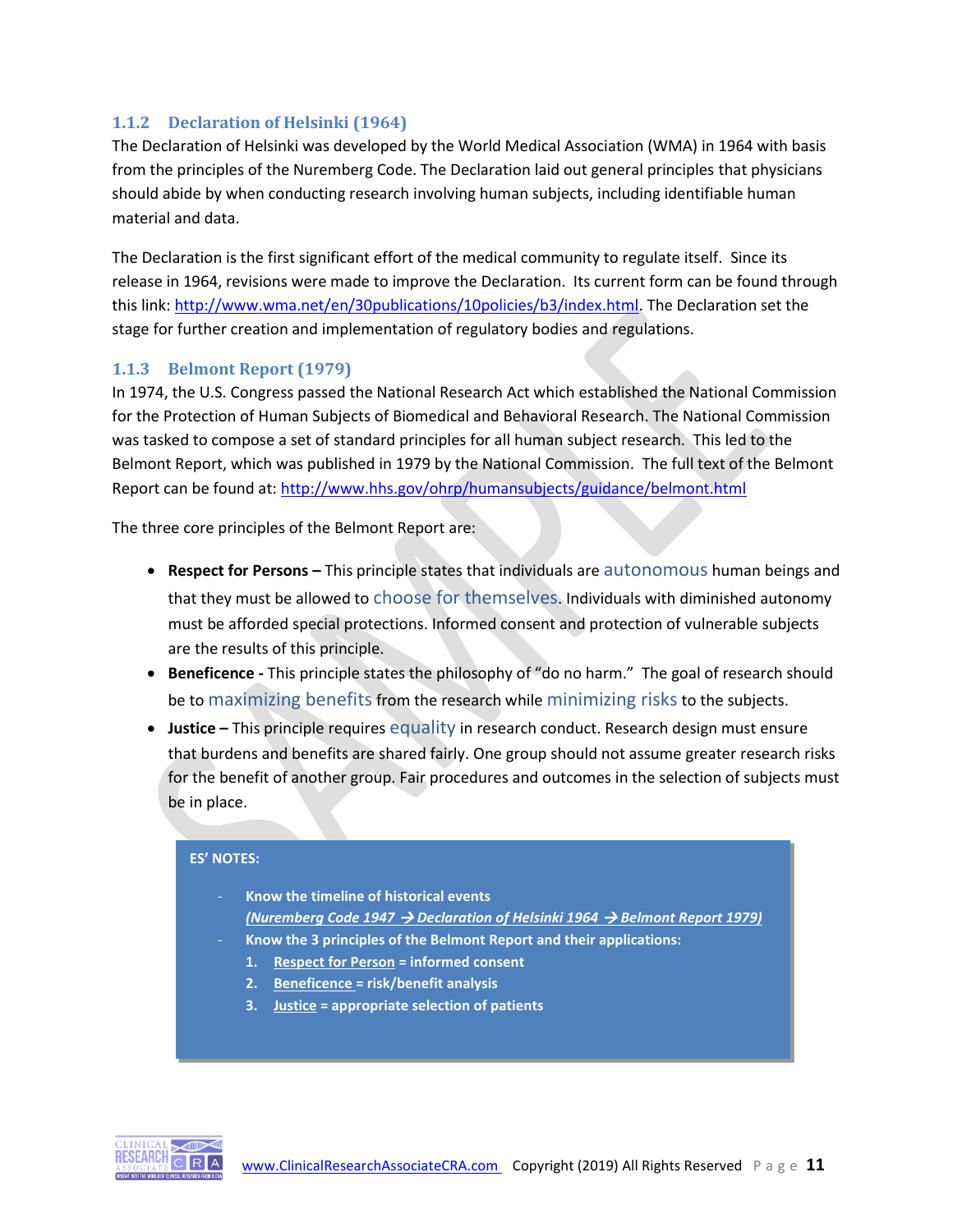# <span id="page-12-0"></span>**1.2 Informed Consent**

Informed consent is defined by the **ICH GCP** guideline as:

*A process by which a subject voluntarily confirms his or her willingness to participate in a particular trial, after having been informed of all aspects of the trial that are relevant to the subject's decision to participate. Informed consent is documented by means of a written, signed and dated informed consent form.* 

Two important words in the above definition are "voluntarily" and "informed." The informed consenting process should ensure that potential participants understand all aspects involved in the research and able to decide freely whether or not to participate. Also, informed consent is a "process." The process of consenting will be discussed in more detailed below.

#### **1.2.1 Development**

#### *1.2.1.1 Readability*

Informed consent form should be written with the subjects in mind. It should be concise and easy to understand. It should contain technical and medical information in lay terms. Sixth- to eight-grade levels language should be used. The Flesch-Kincaid reading scale, under the spell-checking area in Microsoft Word, can be used to check reading level.

#### *1.2.1.2 Content*

[21 CFR 50.25](http://www.ecfr.gov/cgi-bin/text-idx?SID=658aa0c4d7dba87a15da970171adb230&mc=true&node=se21.1.50_125&rgn=div8) lists the basic elements of informed consent:

- (1) A statement that the study involves research and
	- Purposes;
	- Duration; and
	- Procedures to be done and identification of any procedures which are experimental
- (2) A description of any reasonably foreseeable risks or discomforts.
- (3) A description of any benefits.
- (4) A disclosure of appropriate alternative procedures or courses of treatment.
- (5) A statement describing how the confidentiality of records will be maintained and the ▪ Possibility that the Food and Drug Administration may inspect the records
- (6) For research involving more than minimal risk, an explanation as to whether any compensation and an explanation as to whether any medical treatments are available if injury occurs and, if so, what they consist of, or where further information may be obtained.
- (7) An explanation of whom to contact for answers to pertinent questions about the research and research subjects' rights and whom to contact in the event of a research-related injury to the subject.

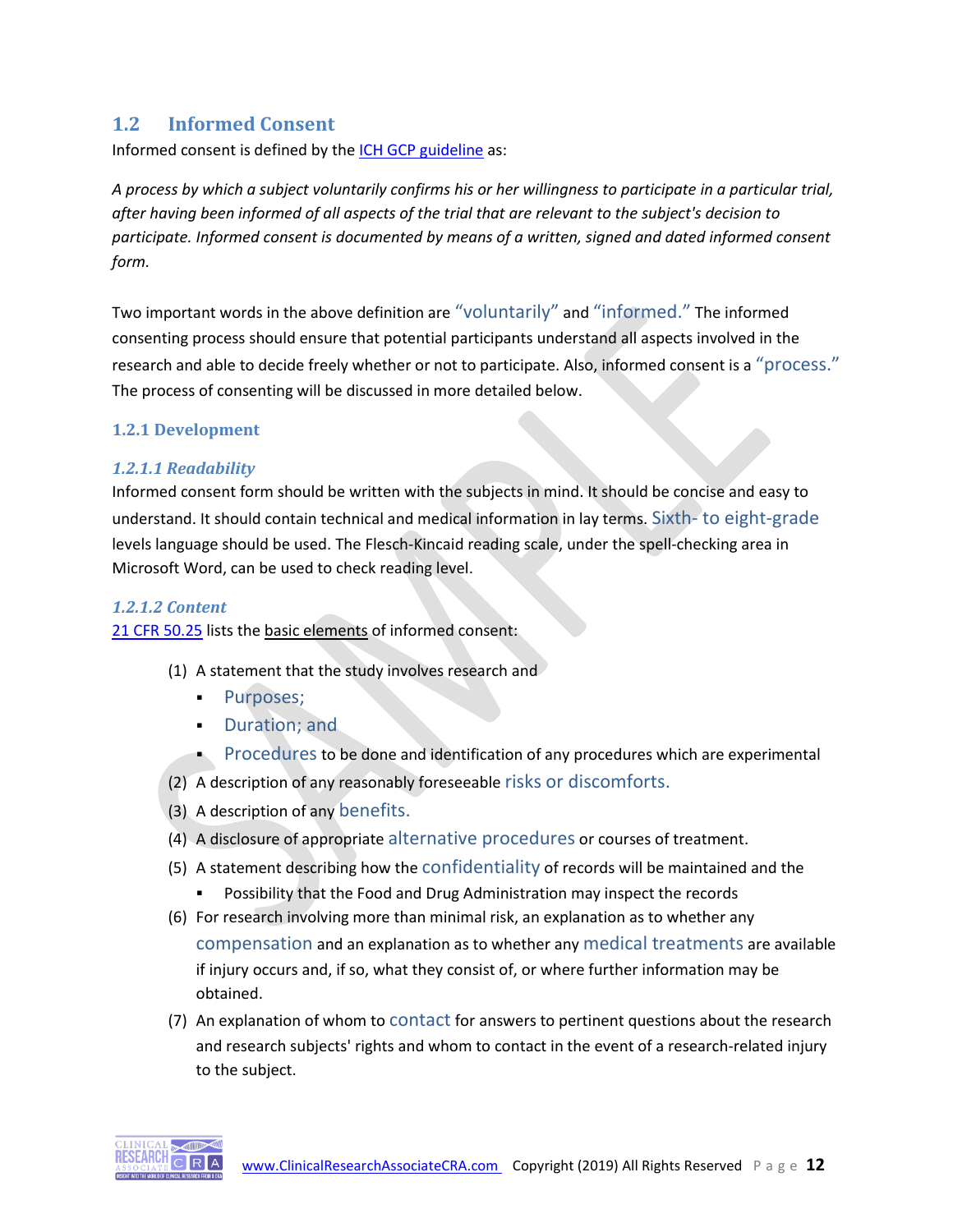(8) A statement that participation is voluntary, that refusal to participate will involve no penalty or loss of benefits to which the subject is otherwise entitled, and that the subject may discontinue participation at any time.

#### [21 CFR 50.25](http://www.ecfr.gov/cgi-bin/text-idx?SID=658aa0c4d7dba87a15da970171adb230&mc=true&node=se21.1.50_125&rgn=div8) also lists additional elements of informed consent:

- (1) A statement that the particular treatment or procedure may involve unforeseeable risks to the subject.
- (2) Circumstances where the subject's participation may be terminated by the investigator.
- (3) Any additional costs to the subject.
- (4) The consequences of a subject's decision to withdraw from the research and procedures for orderly termination of participation by the subject.
- (5) A statement that significant new findings developed during the course of the research will be provided to the subject.
- (6) The approximate number of subjects involved in the study.

For applicable clinical trials started on or after March 7, 2012, informed consent documents must also include a specific statement on trial's description on [www.ClinicalTrials.gov.](http://www.clinicaltrials.gov/) This statement allows investigators to inform participants that trials information is available o[n www.ClinicalTrials.gov.](http://www.clinicaltrials.gov/)

#### The specific statement is:

*"A description of this clinical trial will be available on http://www.ClinicalTrials.gov, as required by U.S. Law. This Web site will not include information that can identify you. At most, the Web site will include a summary of the results. You can search this Web site at any time."*

In addition to above, some state law may require additional items to be included. For example, California requires that a Patient Bill of Rights be attached to all consent forms. Health Insurance Portability and Accountability Act (HIPAA) form are often attached to informed consent form as well.

#### **ES' NOTES:**

- **Know the language level recommended for informed consent form: 6 th - 8 th Grade**
- **Know the 8 basic elements of informed consent form. Knowing the 6 additional elements of informed consent form may be useful. However, they are less likely to be on the exam in my opinion.**

# **1.2.2 Review and Approval of Informed Consent Form**

The responsibility of informed consent form review and approval lies with the institutional review board (IRB) that oversees the clinical trial. Although a sample consent form may be provided by the sponsor,

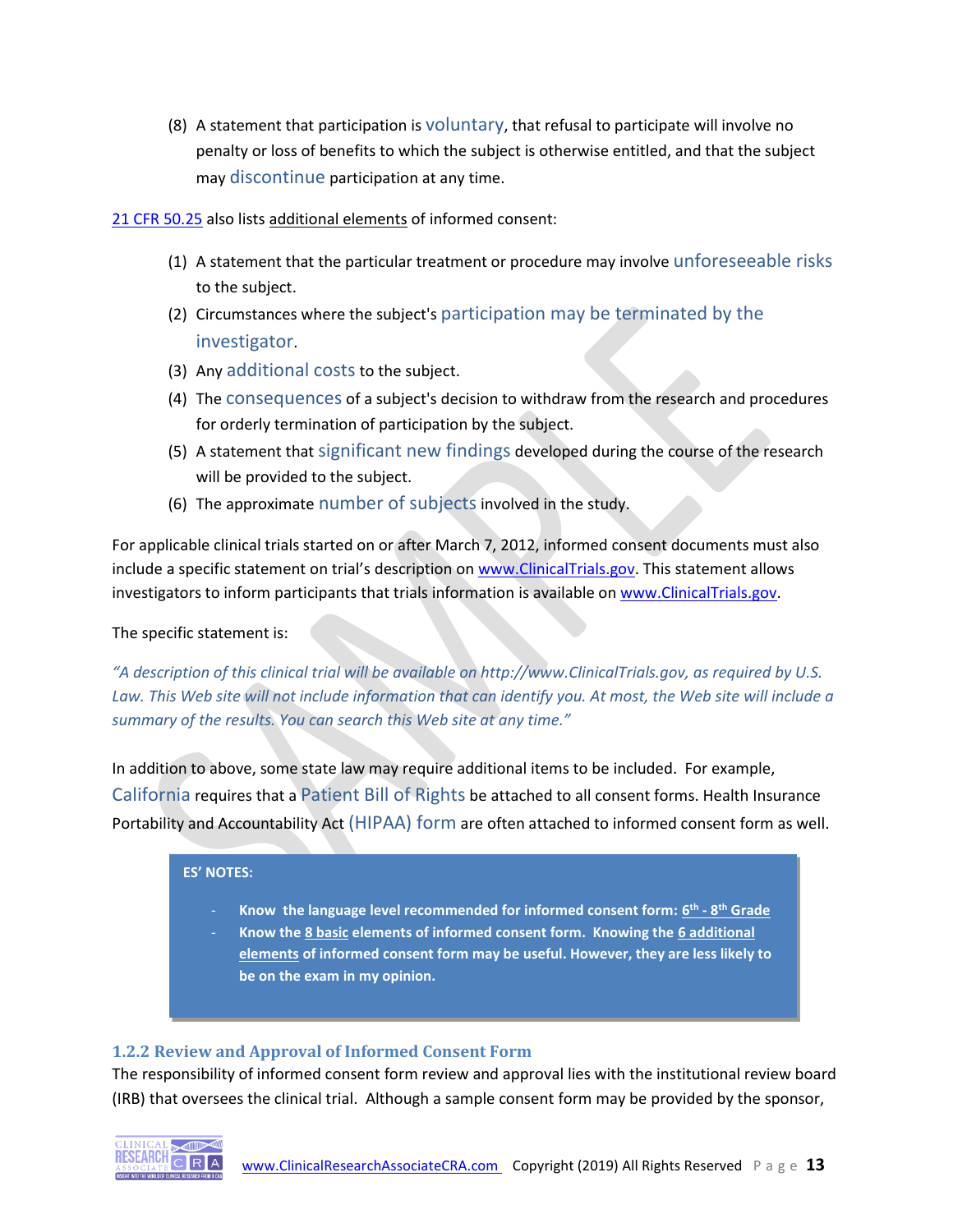many IRBs have their own standard language and/or a standard format of consent form to be used. The overseeing IRB has the final authority to approve / disapprove consent form to be used in the clinical trial under review.

# **1.2.3 Informed Consent Discussion and Documentation**

It was mentioned earlier that informed consent is a "process." This process should allow the sharing of information and answering questions and concerns, with the signing of the informed consent form afterward. The process may continue after the signature is obtained to ensure continued consent or when there is a change in research that required a new consent. There are two important points to remember regarding informed consenting:

- 1. No person can participate in clinical research without the person's or the person's legally authorized representative (LAR) consent [\(21 CFR 50.20\)](http://www.ecfr.gov/cgi-bin/retrieveECFR?gp=&SID=658aa0c4d7dba87a15da970171adb230&mc=true&n=sp21.1.50.b&r=SUBPART&ty=HTML#se21.1.50_120); and
- 2. Documentation of informed consent is required [\(21 CFR 50.27\)](http://www.ecfr.gov/cgi-bin/retrieveECFR?gp=&SID=658aa0c4d7dba87a15da970171adb230&mc=true&n=sp21.1.50.b&r=SUBPART&ty=HTML#se21.1.50_127)

Two types of informed consent forms can be used: the short form and the long form.

# *1.2.3.1 Short Form*

[45 CFR 46.117\(b\)](http://www.hhs.gov/ohrp/humansubjects/guidance/45cfr46.html#46.117) (2) an[d 21 CFR 50.27\(b\)](http://www.ecfr.gov/cgi-bin/retrieveECFR?gp=&SID=658aa0c4d7dba87a15da970171adb230&mc=true&n=pt21.1.50&r=PART&ty=HTML#se21.1.50_127) (2) allow the use of a short form consent document. A short form is a document that states that the elements of informed consent have been presented orally to and understood by the participant or the participant's LAR.

Four components are needed for a consent process using a short form:

- 1. A short form consent document;
- 2. An oral presentation of the required elements of informed consent;
- 3. An IRB approved written summary of what is to be said to the participant or the participant's LAR; and
- 4. A witness must be present during the oral presentation.

# What situation may an investigator use short form consent document?

Below are some examples.

Note: IRB approval of the short form consent document and written summary is needed prior to usage.

- When a potential subject does not understand English and the investigator does not have an IRB-approved consent document translated into appropriate language; and
- When the window of opportunity for a subject to benefit from research participation is brief, and the IRB finds that by use of short form consent document is appropriate

# Documentation of Short Form Consent Document

- Subject or LAR signs the short form consent document;
- Witness signs both the short form consent document and written summary;
- The person obtaining the consent signs the written summary; and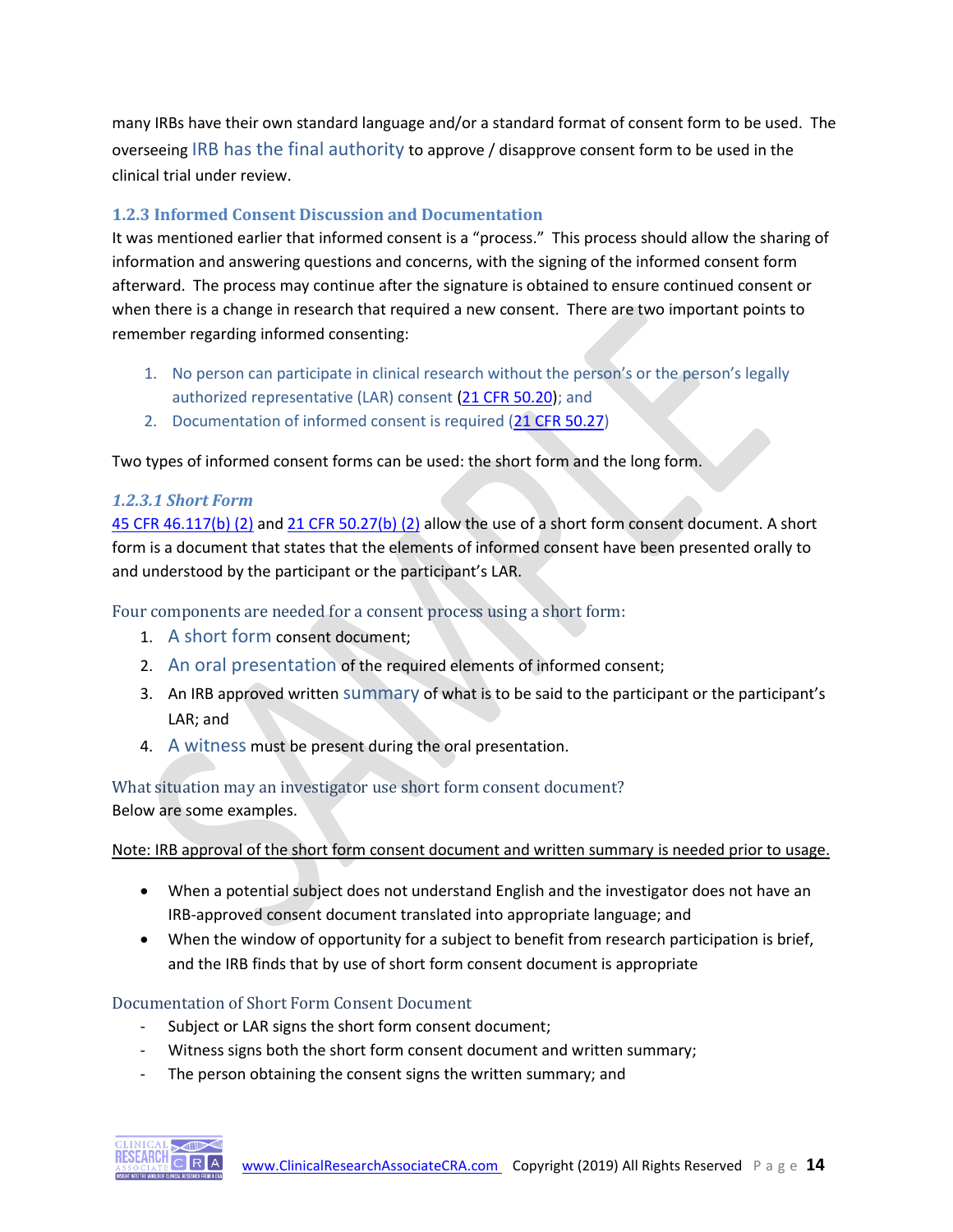- A copy of both the short form consent document and written summary are given to the subject or LAR.

# *1.2.3.2 Long Form*

The long form consent document is the standard consent form that lists all required elements of informed consent. The long form spells out in writing all that is orally presented when the short form is used. Long form consent document should be used whenever possible.

# Documentation of Long Form Consent Document

- Subject or LAR signs and date two copies of the long form consent document (one copy for the subject or LAR, another copy for the person obtaining the consent); and
- Alternatively, subject or LAR signs and date one copy of the long form consent document. A copy is made and provided to the subject or LAR afterward

# **1.2.4 Ongoing Updates to Informed Consent Form**

The IRB approval is needed for all changes to the approved informed consent form. Handwritten revisions should not be made directly to the consent form that is being used to consent a subject. Once the IRB approves a revised consent form to replace a previous consent form, previous consent form can no longer be used. Depending on the type of changes made, re-consenting subjects who signed prior version of the informed consent form may be needed.

# **1.2.5 Maintenance of Informed Consent Form**

The original signed informed consent form should be kept with the study files and a copy given to the subject or the subject's LAR. If the subject or LAR requests an original copy, two original signing should be arranged (one for study file and one for subject or LAR). All signed informed consent forms for all subjects should be kept with the study files. This includes withdrawn subjects who changed their mind after signing the informed consent form. In general, paper version of informed consent form should be kept with the study files. Scanned electronic version may also be kept in addition to the required paper version. Refer to each overseeing IRB's policy regarding specific procedure on informed consent form maintenance.

# <span id="page-15-0"></span>**1.2.6 Monitoring of Informed Consent Form**

Informed consent form serves as a proof of the subject's authorization to participate in clinical trial. Because of this, informed consent form review is one important focus area when FDA conducts an inspection at a clinical site. For both clinical research coordinator (CRC) and clinical research associate (CRA), monitoring of informed consent form is critical to ensure that appropriate documentation of informed consent is practiced.

When reviewing the informed consent forms, a CRC or CRA should ensure that:

- The subject signed the most recent IRB approved version;
- The subject signature is present in addition to the subject's name;
- The subject dated for him/herself and the date is correct (verify against date of visit and date/time of study procedure on medical records);

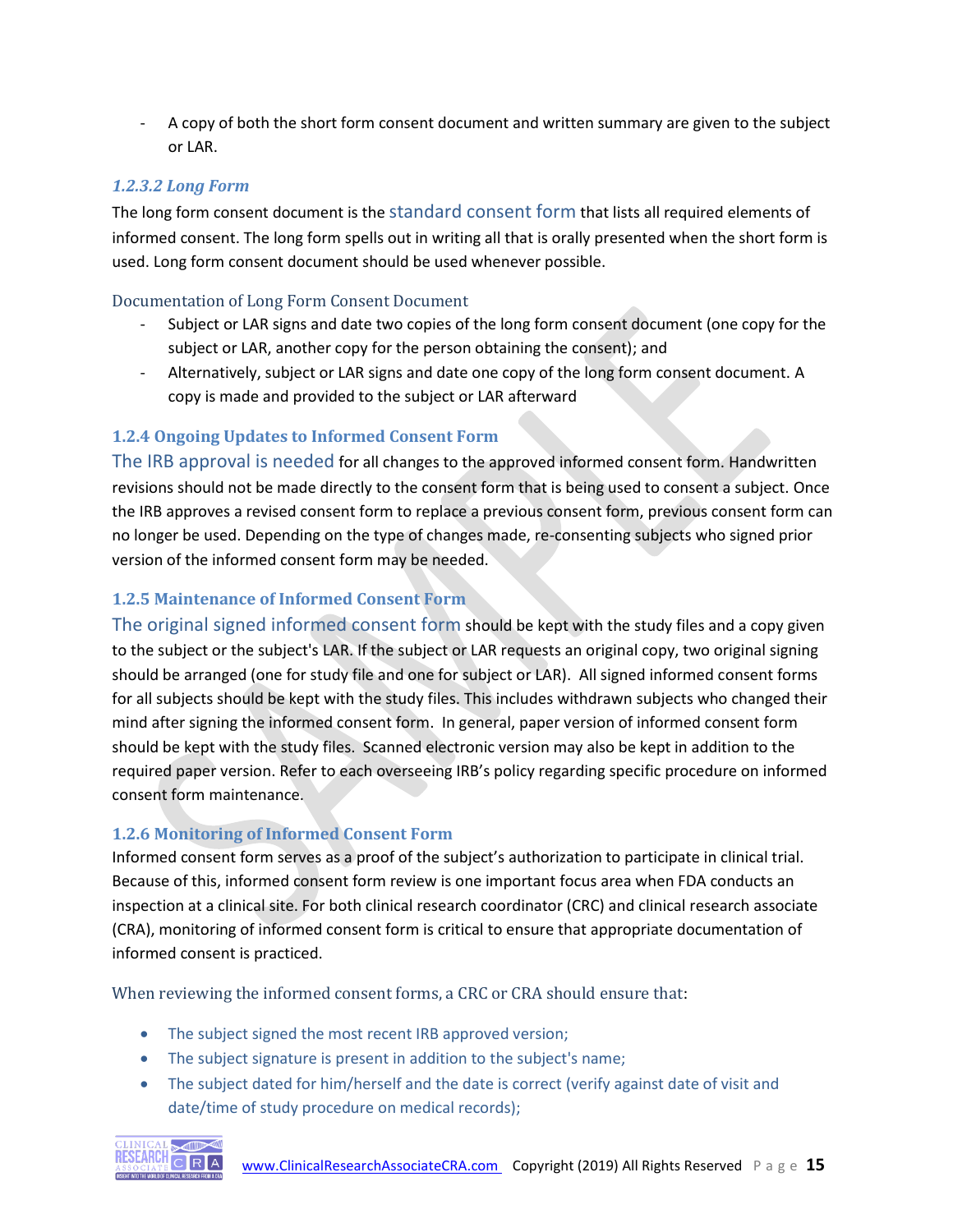- An error was corrected by drawing a signal line through the error; and
- All pages of the informed consent document are present

**ES' NOTES:**

- **Know the differences between short and long informed consent form and their use**
- **Know the details for informed consent form monitoring**

# <span id="page-16-0"></span>**1.3 Safety Assurance & FDA Reporting of Adverse Events / Vulnerable Subjects / Financial Disclosure**

**1.3.1 Source Data Verification/Review Related To Informed Consent and Safety Reporting** Source Data Verification (SDV) is the process where data within the case report form (CRF) or other data collection systems are compared to the original source of information to confirm data accuracy. Source data review (SDR) is a review of source documentation to check quality, review protocol compliance, and ensure compliance. SDV and SDR are important areas of focus when a clinical research associate (CRA) conducts site monitoring visits. This is to ensure subjects' protection and that information and the results of the trial are being recorded properly and accurately. Source documents may include medical charts, laboratory and radiology reports, subject's diaries, and pharmacy records. Below are areas where source data verification / review can be performed:

# *1.3.1.1 Informed Consent Verification*

In addition to the items listed in [section 1.2.6 Monitoring of Informed Consent Form](#page-15-0) above, below are some additional items to consider when reviewing / verifying information on the consent form against source information:

• Compare the date that the subject signed the informed consent form against the study procedures dates. The date on the informed consent form must be either the same or an earlier date (i.e. subject authorized his/her participation prior to receiving study procedures).

# *1.3.1.2 Case Report Form (CRF) Verification*

Case report form (CRF) is a paper or electronic document designed to record all of the protocol required information to be reported to the sponsor. Data recorded onto CRF should follow protocol specifications. The data recorded are from source documents and thus, should match with source documents. Below are some consideration when reviewing / verifying information on the CRF:

- Compare the data recorded on the CRF against the data from the source documents.
- In the circumstances where source data were entered directly onto the CRF, signature or initial of the person recording and date should be recorded.

# *1.3.1.3 Safety Reporting of Adverse Events (AEs) and Serious Adverse Events (SAEs)*

An adverse event (AE) or experience is symptom, sign, illness, or untoward experience (including a clinically significant abnormal laboratory finding) that develops or worsens during the course of the

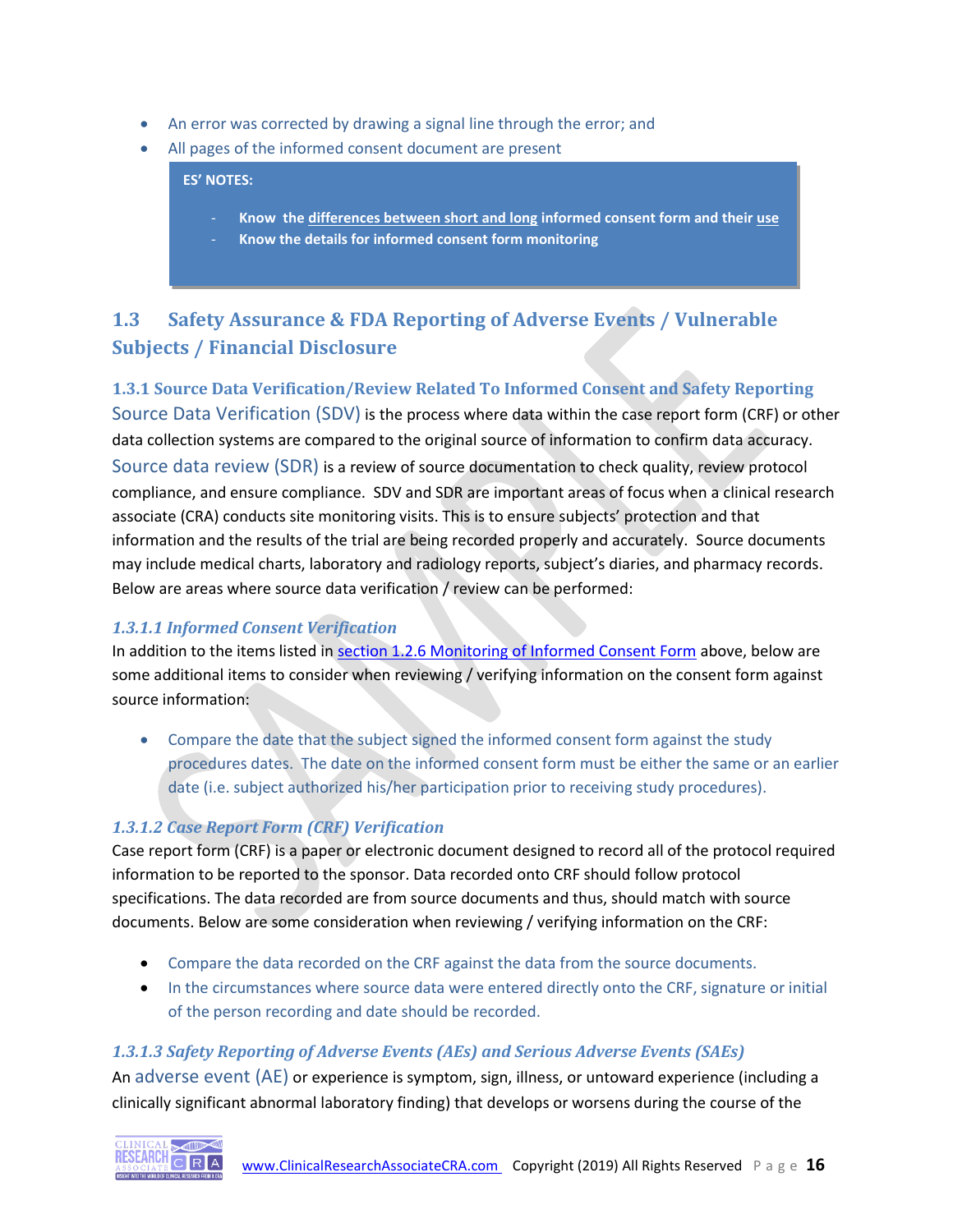study, whether or not the event is considered related to study treatment. All AEs, whether or not related to study treatment, must be fully and completely documented on the AE page of the CRF and in the patient's medical records. Below are some considerations when reviewing / verifying AEs on the CRF:

- Ensure that all AEs are recorded on both the CRF and in the patient's medical records;
- Review AE records and reports whether protocol procedures are followed; and
- Check that responsible person (investigator or designee) had assessed AEs for seriousness, causality, and expectedness.

A serious adverse events (SAE) - or serious adverse reaction - is any untoward medical occurrence that can occur at any dose that:

- Results in death;
- Is life threatening (IE, the patient was at immediate risk of death at the time of the event);
- Requires inpatient hospitalization or prolongation of existing hospitalization;
- Results in persistent or significant disability/incapacity (i.e. a substantial disruption of the patient's ability to carry out normal life functions); and
- Is a congenital anomaly/birth defect

# SAE Reporting Requirement

[21 CFR 312.64](http://www.ecfr.gov/cgi-bin/text-idx?SID=658aa0c4d7dba87a15da970171adb230&mc=true&node=pt21.5.312&rgn=div5#se21.5.312_164) requires that an investigator immediately reports to the sponsor any serious adverse event (SAE), whether or not considered drug related, and must include an assessment of whether there is a reasonable possibility that the drug caused the event. [21 CFR 312.32](http://www.ecfr.gov/cgi-bin/text-idx?SID=658aa0c4d7dba87a15da970171adb230&mc=true&node=pt21.5.312&rgn=div5#se21.5.312_132) requires that the sponsor then must notify FDA and all participating investigators of potential serious risks, as soon as possible, but in no case later than 15 calendar days after the sponsor determines that the information qualifies for reporting as:

- (i) Serious and unexpected suspected adverse reaction (i.e. SAEs);
- (ii) Findings from other studies (epidemiological studies, pooled analysis of multiple studies, or clinical studies that suggest a significant risk in humans exposed to the drug);
- (iii) Findings from animal or in-vitro testing (reports of mutagenicity, teratogenicity, or carcinogenicity, or reports of significant organ toxicity at or near the expected human exposure); and
- (iv) Increased rate of occurrence of serious suspected adverse reactions

For medical device clinical trials, an unanticipated adverse device effect (UADE) is any serious adverse effect on health or safety, any life-threatening problem or death caused by, or associated with a device, if that effect, problem, or death was not previously identified in nature, severity, or degree of incidence in the application; or any other unanticipated serious problem associated with a device that relates to the rights, safety, or welfare of subjects [\(21 CFR 812.3\)](http://www.ecfr.gov/cgi-bin/text-idx?SID=658aa0c4d7dba87a15da970171adb230&mc=true&node=pt21.8.812&rgn=div5#se21.8.812_13).

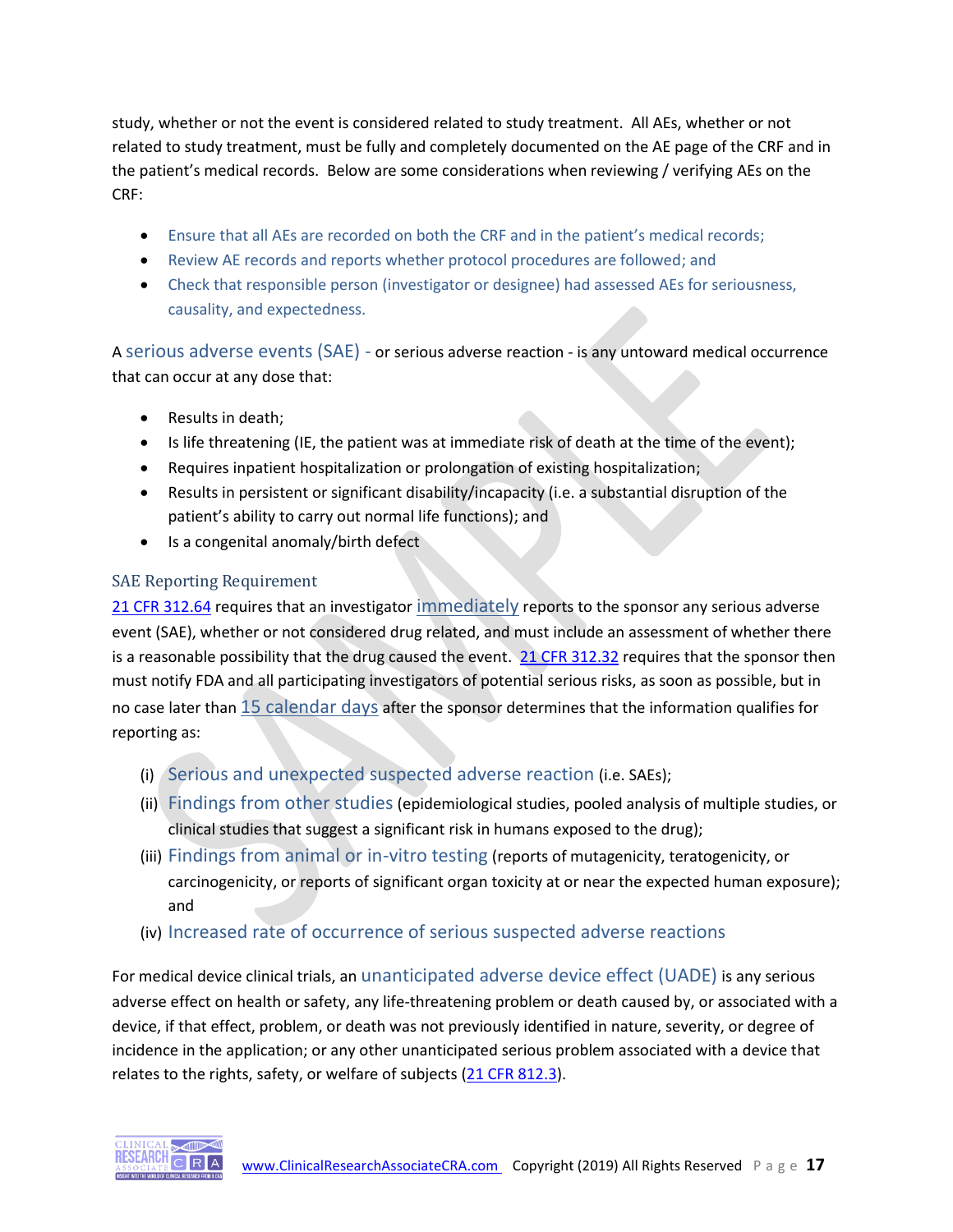#### UADE Reporting Requirement

21 CFR [812.150](http://www.ecfr.gov/cgi-bin/text-idx?SID=658aa0c4d7dba87a15da970171adb230&mc=true&node=pt21.8.812&rgn=div5#se21.8.812_1150) requires that an investigator submits to the sponsor and to the reviewing IRB a report of any unanticipated adverse device effect (UADE) occurring during an investigation as soon as possible, but in no event later than 10 working days after the investigator first learns of the effect. After the sponsor first receives notice of a UADE from the investigator, a sponsor shall then report the results of such evaluation to FDA and to all reviewing IRB's and participating investigators within 10 working days.

As both SAE and UADE are critical to the health and safety of the subject, principal investigator, CRC, and CRA overseeing the clinical trial should ensure that above requirements for SAE and UADE reporting are properly followed.

#### **ES' NOTES:**

- **Know SAE and UADE reporting requirements**
	- **SAE in drug trial: immediately for investigator and 15 calendar days for sponsor UADE in medical device trial: 10 working days for both investigator and sponsor**

#### **1.3.2 Vulnerable Subjects**

Federal regulations require that IRB pay special attention when overseeing clinical trials that involve vulnerable subject population. This may include pregnant women, children, prisoners, mentally disabled persons, or economically - or educationally - disadvantaged persons. For this discussion, we will focus on clinical trials that involve pregnant women and children.

# *1.3.2.1 Pregnant Women*

[45 CFR 46 Subpart B](http://www.hhs.gov/ohrp/humansubjects/guidance/45cfr46.html#subpartb) describes regulations for participation of pregnant women in clinical trials. Pregnant women or fetuses may be involved in clinical research if all of the following conditions are met:

- (a) Where scientifically appropriate, with available preclinical data from pregnant animals and clinical data on non-pregnant women assessing potential risks to pregnant women and fetuses.
- (b) The risk to the fetus may result in direct benefit for the woman or the fetus; or, if there is no such prospect of benefit, the risk to the fetus is not greater than minimal. In addition, the important biomedical knowledge cannot be obtained by any other means.
- (c) Any risk is the least possible for achieving the objectives of the research.
- (d) The consent is obtained in accord with the required informed consent provisions o[f 45 CFR 46](http://www.hhs.gov/ohrp/humansubjects/guidance/45cfr46.html#subparta)  [Subpart](http://www.hhs.gov/ohrp/humansubjects/guidance/45cfr46.html#subparta) A.
- (e) If the research may only benefit the fetus, consent from the pregnant woman and the father is needed. The father's consent need not be obtained if he is unable to consent because of unavailability, incompetence, or temporary incapacity or the pregnancy resulted from rape or incest.

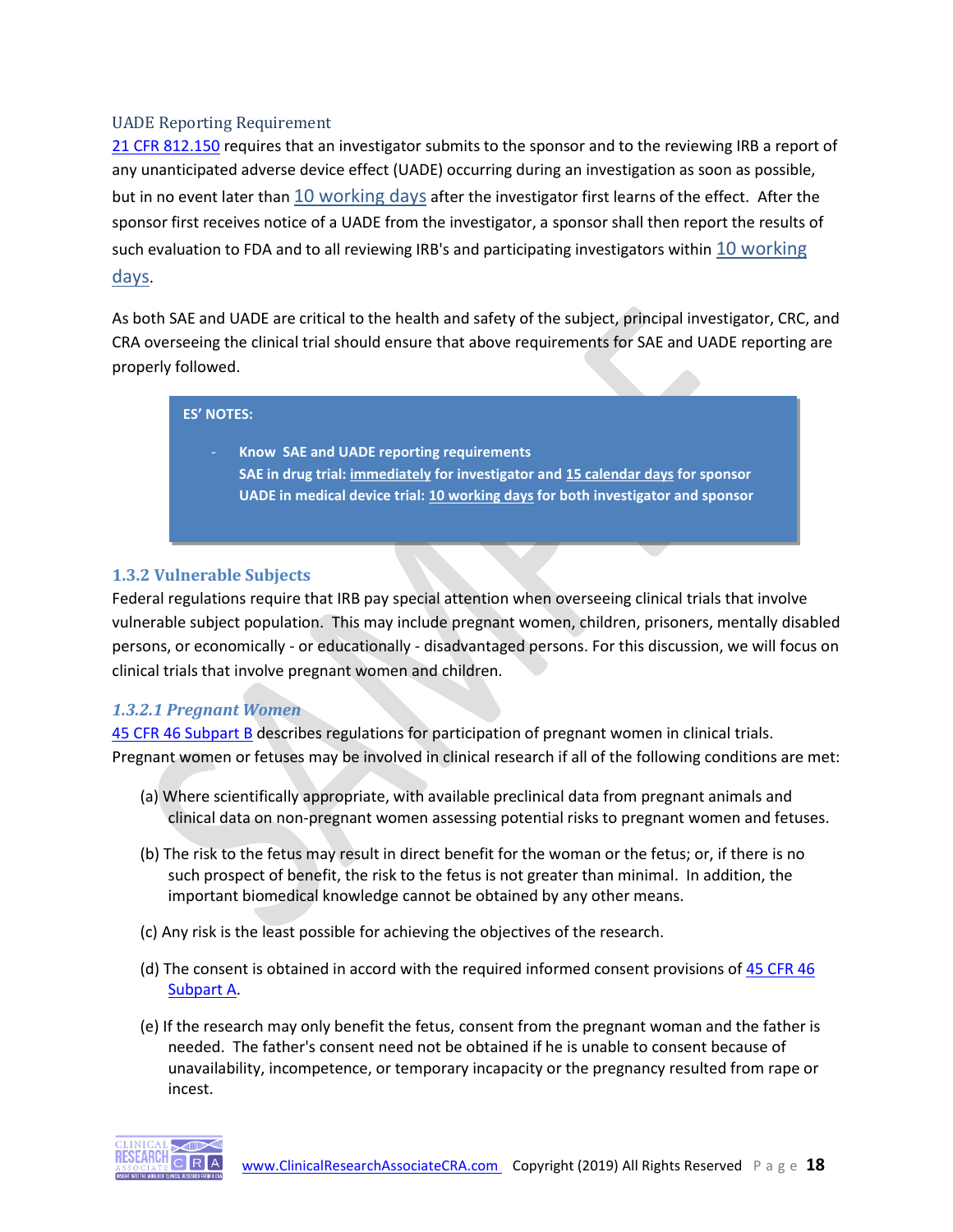- (f) Each individual providing consent is fully informed on the potential impact of the research on the fetus or neonate.
- (g) For children who are pregnant, assent and permission are obtained in accord with  $45$  CFR  $46$ [Subpart D.](http://www.hhs.gov/ohrp/humansubjects/guidance/45cfr46.html#subpartd)
- (h) No inducements, monetary or otherwise, will be offered to terminate a pregnancy.
- (i) Individuals engaged in the research will have no part in any decisions as to the timing, method, or procedures used to terminate a pregnancy; and
- (j) Individuals engaged in the research will have no part in determining the viability of a neonate.

# Points To Consider When Considering Clinical Research Involving Pregnant Women

- 1. Is there a reason to include or exclude pregnant women?
- 2. Have appropriate studies on animals and non-pregnant women been done?
- 3. Is any special monitoring of the informed consent process needed?
- 4. Is the risk to the fetus the least possible?
- 5. Will the mother be fully informed of the potential risk to the fetus and of alternative treatments and their risks and benefits?
- 6. Is the father's consent required?

#### *1.3.2.2 Children*

[45 CFR 46 Subpart D](http://www.hhs.gov/ohrp/humansubjects/guidance/45cfr46.html#subpartd) describes regulations to protect children participating in clinical research. Children are those who have not attained the legal age for consent to involvement in research. In the United States, state and local law determine the legal age of adulthood. In general, 18 years of age is the legal age of adulthood, but this can vary from state to state.

The federal regulations require IRBs to classify research involving children into one of four categories below:

1. Research not involving greater than minimal risk [\[45 CFR 46.404\]](http://www.hhs.gov/ohrp/humansubjects/guidance/45cfr46.html#46.404).

2. Research involving greater than minimal risk, but may provide direct benefit to an individual subject. Research in this category is approvable provided:

(a) The risk is justified by the potential benefit to the subject; and

(b) The relationship of risk to benefit is at least as favorable as any available alternative approach [\[45 CFR 46.405\]](http://www.hhs.gov/ohrp/humansubjects/guidance/45cfr46.html#46.405)

3. Research involving greater than minimal risk with no potential benefit to individual subjects, but may yield generalizable knowledge about the subject's disorder or condition. Research in this category is approvable provided:

(a) The risk represents a minor increase over minimal risk; (b) The intervention or procedure presents experiences to subjects that are reasonably

comparable to his/her clinical care; and

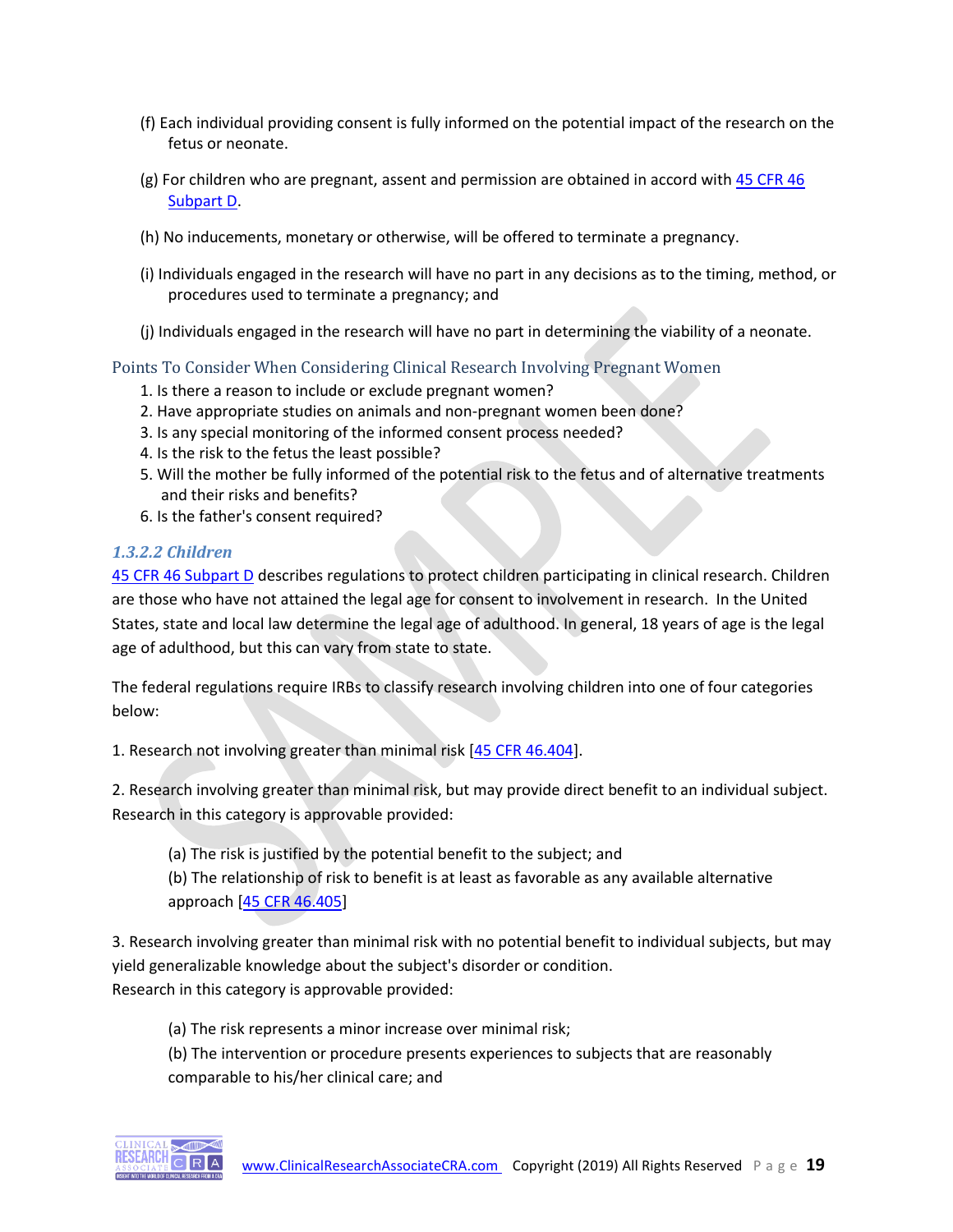(c) The intervention or procedure is likely to yield generalizable knowledge for the understanding or treatment of the subject's disorder or condition [\[45 CFR 46.406\]](http://www.hhs.gov/ohrp/humansubjects/guidance/45cfr46.html#46.406)

4. Research that is not otherwise approvable, but which presents an opportunity to understand, prevent, or alleviate a serious problem affecting the health or welfare of children. The overseeing IRB must finds that the research presents an opportunity to further the understanding, prevention, or alleviation of a significant problem affecting the health and welfare of children. The research must also be done with sound ethical principles [\[45 CFR 46.407\]](http://www.hhs.gov/ohrp/humansubjects/guidance/45cfr46.html#46.407).

# Consent and Assent Requirement

When children or minors are involved in research, consent from one or both parent or legally authorized representative (LAR) is required. The overseeing IRB will determine whether informed consent from one or both parents is needed in response to the risk to the subjects involved. In addition, an assent of the child may be required. There is no requirement of specific age where assent must be sought, however, the overseeing IRB should determine assent requirement while considering the following factors:

- The nature of the research;
- Child's age, status, and condition; and
- Whether all or some of the children are capable of assenting to participation

# Note:

If a child reaches the legal age of consent while enrolled in a study, unless the IRB determines that the requirements for obtaining informed consent can be waived  $(45$  CFR 46.116(d)), the child, who is now an adult should be re-consent for ongoing continuation in research. This is because prior parental permission and child assent are not equivalent to informed consent for the now-adult subject.

# Wards of the State

Children who are wards of the state or any other institution are further protected under federal regulations. These additional protections (in addition to IRB oversight, parental consent, and child assent) include:

- When research involves greater than minimal risk with no direct benefit to subjects, the research must be either related to the children status as wards or be conducted in settings where majority of children involved are not wards [\(45 CFR 46.409\)](http://www.hhs.gov/ohrp/humansubjects/guidance/45cfr46.html#46.409); and
- In addition to the any other individual acting on behalf of the child, the IRB must require appointment of an advocate to give consent to participate in clinical trial and protect the child's interest.

# Points To Consider When Considering Clinical Research Involving Children

1. Is there direct benefit to the individual child participant? If so, are there alternative means to achieve the benefit?

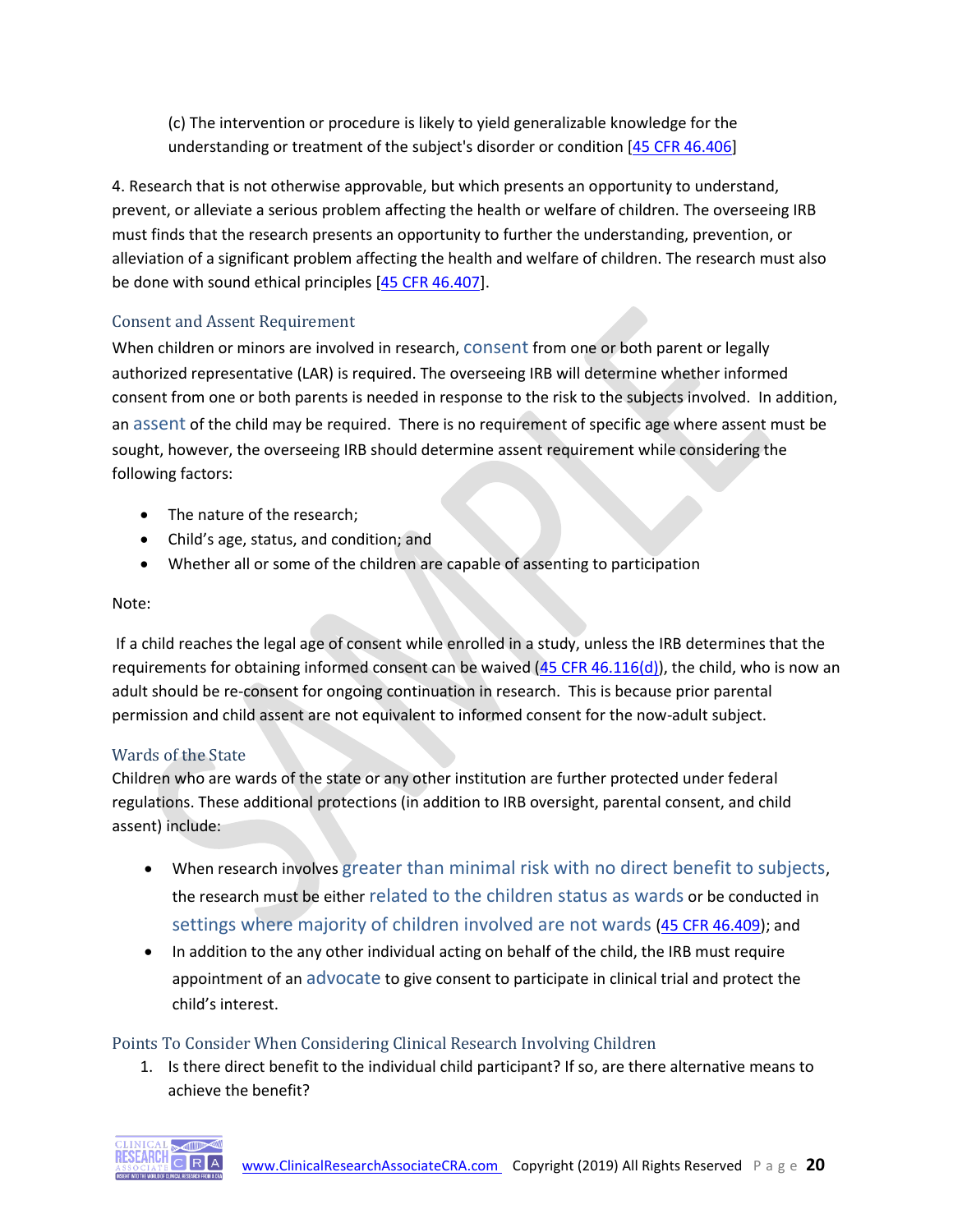- 2. Is there potential risk to the individual child participant? If so, what are the safeguards needed to minimize the risk?
- 3. Does the study involve placebo or controls that may place the child at greater risk by withholding from potential therapeutic interventions?
- 4. Have appropriate studies been done on animals, adults, or older children?
- 5. What is the legal age in the state the trial will be conducted? Can a child give assent? If so, at what age?
- 6. What legal limits are there on the right of parents to consent on behalf of their children?
- 7. Is permission of both parents needed? If one of the parents is not available, what are the acceptable reasons?
- 8. How will assurance be made to ensure that parents' permission for their children's participation is free from coercion, exploitation, and undue expectation?
- 9. How will the child's dignity and rights as a person be preserved? How will sensitive topics be handles? This may include topics such as child abuse or adolescent related topics such as confidentiality, sexual practices, drug use, etc.

#### **ES' NOTES:**

- **Know consent and assent requirement for research involving children**
	- o **Parental consent from one or both parents or LAR is required**
	- o **Child assent may be required as determined by the overseeing IRB**

# **1.3.3 Financial Disclosure**

[21 CFR 54](http://www.ecfr.gov/cgi-bin/text-idx?SID=658aa0c4d7dba87a15da970171adb230&mc=true&node=pt21.1.54&rgn=div5) describes financial disclosure required by clinical investigators. The regulation requires sponsors/manufacturer to certify the absence of certain financial interests and arrangements that could impact the reliability of clinical trial data. If there are financial interests involved, steps taken to minimize the potential for bias [\(21 CFR 54.4\(a\)\)](http://www.ecfr.gov/cgi-bin/text-idx?SID=658aa0c4d7dba87a15da970171adb230&mc=true&node=pt21.1.54&rgn=div5#se21.1.54_14) should be given to FDA. A sponsor is required to obtain financial information from investigator before the conduct of the clinical trial. A sponsor may provide investigator's financial disclosure via:

- 1. A certification that no financial interests exists [\(FDA Form 3454,](http://www.fda.gov/downloads/AboutFDA/ReportsManualsForms/Forms/UCM048304.pdf) Certification)
- 2. Complete disclosure statement using [FDA Form 3455,](http://www.fda.gov/downloads/aboutfda/reportsmanualsforms/forms/ucm048310.pdf) Disclosure Statement
- 3. Certification that financial disclosure was not obtained after sponsor's due diligence (option 3 on [FDA Form 3454\)](http://www.fda.gov/downloads/AboutFDA/ReportsManualsForms/Forms/UCM048304.pdf)

# *1.3.3.1 Disclosable Financial Interests and Arrangements*

Below is a list of disclosable financial interests and arrangements. Note that the dollar amounts that trigger reporting are the combined financial interests of the investigator, spouse, and dependent children.

1. Any compensation made to the investigator by any sponsor where the value of compensation could be affected by study outcome.